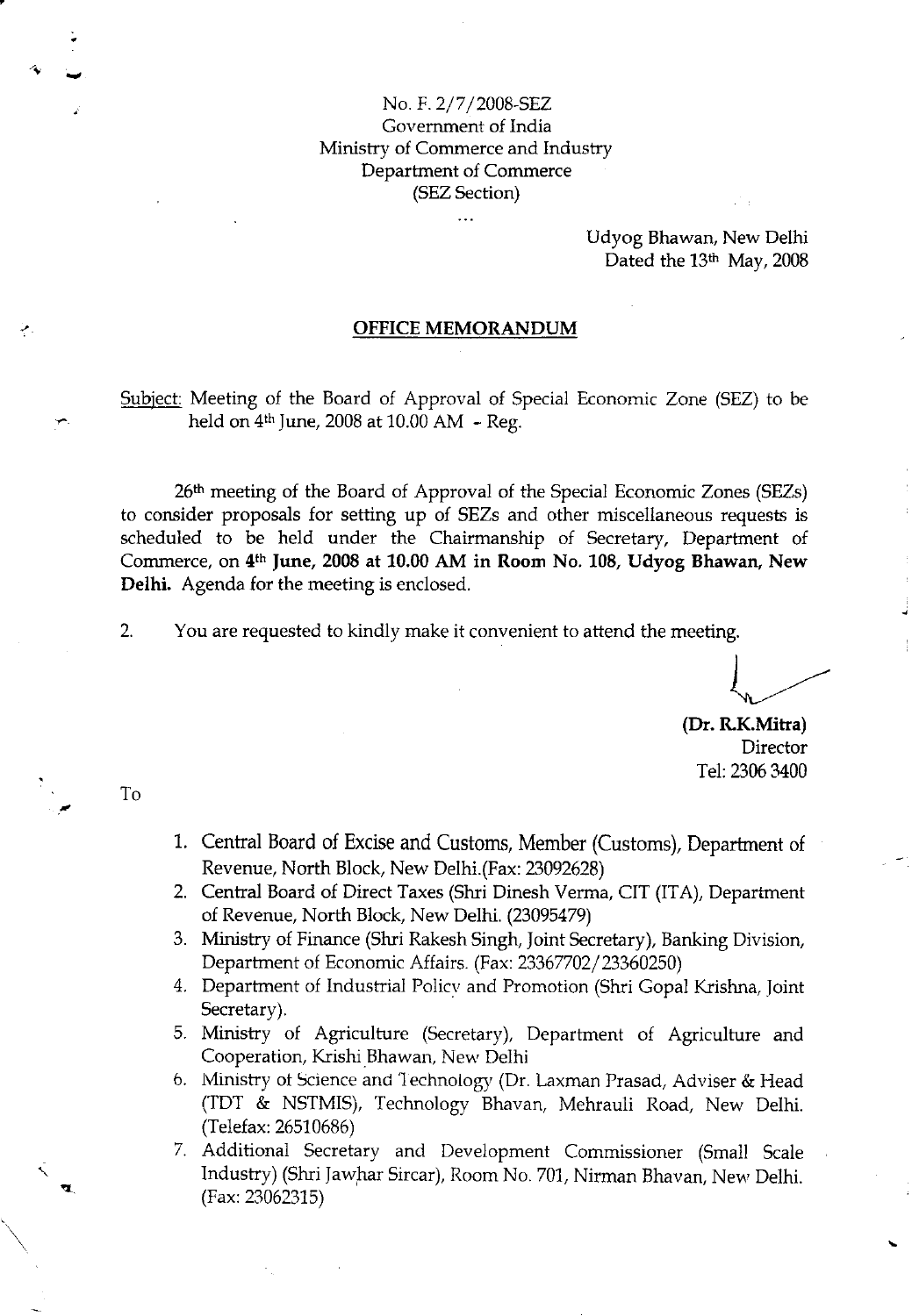- 8. Department of Information Technology (Shri M. Madhavan Nambiar, Special Secretary), Electronics Niketan, 6, CGO Complex, New Delhi. (Fax: 24363101)
- 9. Ministry of Home Affairs (Shri Dipti Viiasa, Joint Secretary), North Block, New Delhi. (Fax: 23093153)
- 10. Ministry of Defence (Shri Anand Misra, Joint Secretary (Coordination). (Fax:23792043), South Block, New Delhi.
- 11. Ministry of Environment and Forests (Ms. Nalini Bhat, Adviser), Room No. 554, Pariyavaran Bhavan, CGO Complex, New Delhi - 3. (Telefax: 24364592)
- 12. Legislative Deparrment (Shri S.R.Dalheta, Joint Secretary and Legislative Counsel, Room No. 430, A-Wing, Shastri Bhavan, New Delhi). (Fax: 23384832)
- 13. Ministry of Overseas Indian Affairs (Shri G. Gurucharan, Joint Secretary (FS), Akbar Bhawan, Chankvapuri, New Delhi. (Fax:24674740)

a.

- 14. Department of Urban Affairs, Town Country Planning Organisation, (Shri J.B.Kshirsagar, Chief Planner), Vikas Bhavan (E-B1ock), I.P. Estate, New Delhi. (Fax: 23073678 / 23379197)
- 15. Director General of Foreign Trade (Shri R.S.Gujral, DG), Deparrment of Commerce, Udyog Bhavan, New Delhi.
- 16. Shri L.B. Singhal, Director General, Export Promotion Council for EOUs/SEZ Units, 705, Bhikaji Cama Bhavan, Bhikaji Cama Place, New Delhi - 110 066. (26165538).
- 17. Dr. Rupa Chanda, Professor, Indian Institute of Management, Banglore, Bennerghata Road, Bangiore, Karnataka.
- 18. Development Commissioner, Noida Special Economic Zone, Noida.
- 19. Development Commrssioner, Kandla Special Economic Zone, Gandhidham.
- 20. Development Commissioner, Falta Special Economic Zone, Kolkata.
- 21. Development Commissioner, SEEPZ Special Economic Zone, Mumbai.
- 22. Development Commissioner, Madras Special Economic Zone, Chennai
- 23. Development Commissioner, Visakhapatnam Special Economic Zone, Visakhapatnam
- 24. Development Commissioner, Cochin Special Economic Zone, Cochin-
- 25. Development Commissioner, Indore Special Economic Zone, Indore.
- 26. Development Commissioner, Mundra Special Economic Zone, Gujarat.
- 27. Government of Andhra Pradesh (Shri B. Sam Bob, Principal Secretary and CIP), Industries and Commerce Department, A.P. Secretariat, Hyderabad - 500022. (Fax: 040-23452985).
- 28. Government of Haryana (Shri P.K. Chaudhury, Financial Commissioner and Principal Secretary), Department of Industries, Haryana Civil Secretariat, Chandigarh (Fax: 0172-2740526).
- 29. Government ol Karnataka (Shri V.P. Ba1igar., Principal Secretary), Commerce and Industry Department, Vikas Saudha, Bangalore - 560001.
- 30. Government of Gujarat (Dr. D. Rajagopalan, principal Secretary) Industries and Mines Department Sardar Patel Bhawan, Block No. 5, 3rd Floor, Gandhinagar - 382010. (Fax: 079-23250844).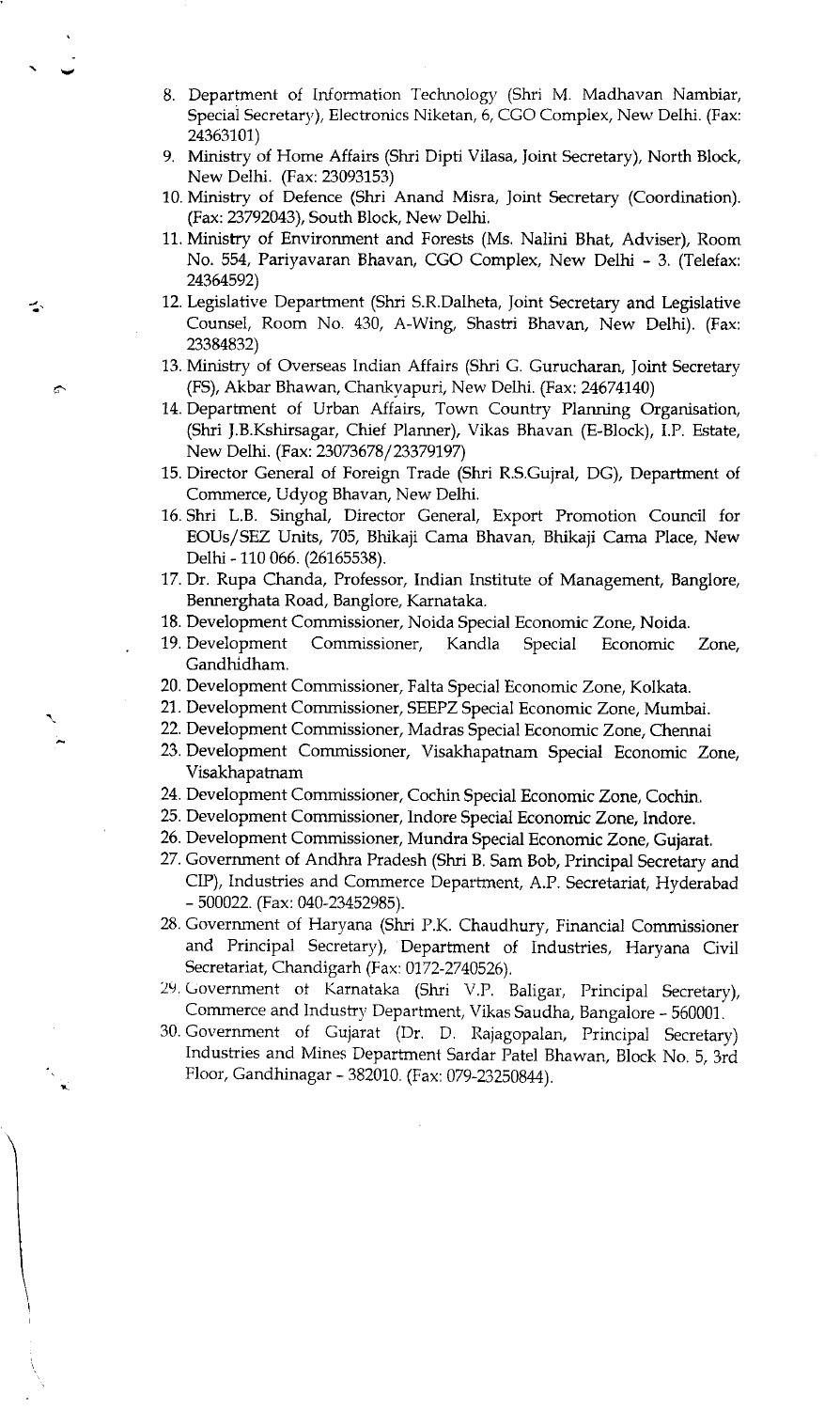- 31. Government of Uttar Pradesh (Smt. Archana Agarwal, Secretary), Lal Bahadur Shastri Bhawan, Lucknow - 226001 (Fax: 0522-2238255).
- 32. Government of West Bengai (Shri Sabvasachi Sen, Principal Secretary (Commerce and Industries), Writers Building, Kolkata - 744010 (Fax: 033-22144371).
- 33. Government o{ Maharashtra (Smt. Malini V. Shankar, Development Commissioner (Industries)), Government of Maharashtra, Mumbai - <sup>400</sup> 032.
- 34. Government of Tamil Nadu (Shri Shakthikanta Das, Secretary (Industries)), Fort St. George, Chennai - 600009 (Fax: 044-25670822).
- 35. Govemment of Rajasthan (Shri Ashok Sampatram, Principal Secretary (Industries)), Secretariat Campus, Bhagwan Das Road, Jaipur - <sup>302005</sup>  $(0141 - 2227788)$

Copy to PPS to CS/PPS to AS(RG)/PS to JS  $(AM)/PA$  to Dir  $(VK)/PA$  to Dir  $(RKM)$ 

 $\rightarrow$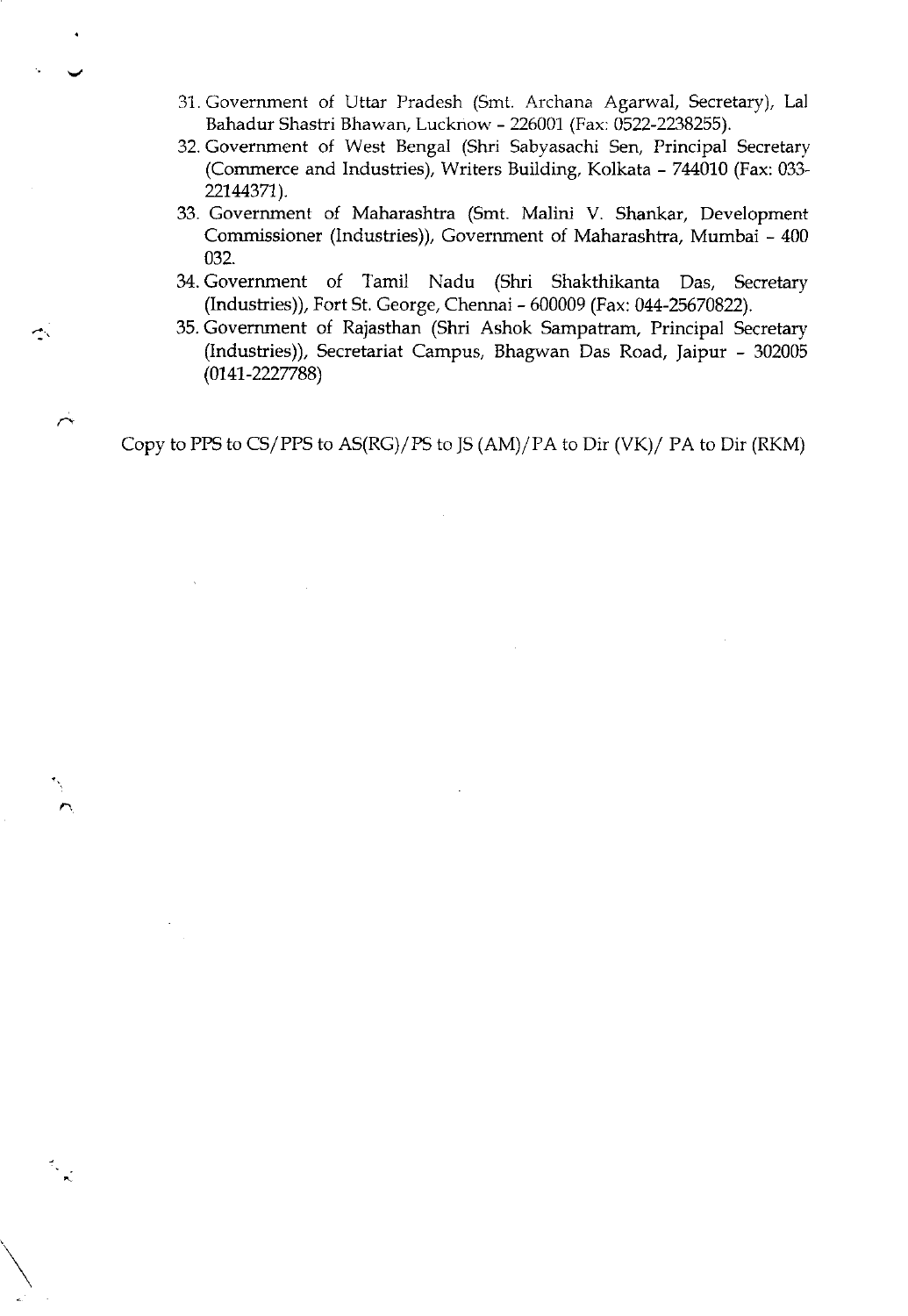## Agenda for the Meeting of Board of Approval scheduled to be held on 4<sup>th</sup> June 2008

## Item No.1: Proposals for setting up of SEZs

A list of proposals for setting up of the SEZs is given below and is submitted for consideration of the Board of Approval.

| $\lesssim$             | $\overline{\text{SI}}$ .<br>No. | Developer                                                   | Location                                                                                            | <b>State</b> | Product | Area<br>(Hectar<br>es) | Land<br>Posses<br>sion | <b>State Govt</b><br>Recommen<br>dation | Status of<br>application |
|------------------------|---------------------------------|-------------------------------------------------------------|-----------------------------------------------------------------------------------------------------|--------------|---------|------------------------|------------------------|-----------------------------------------|--------------------------|
| $\hat{\mathbf{r}}$     | 1.                              | Deccan<br>Infrastructure<br>and Land<br>Holdings<br>Limited | Kommadi<br>Village.<br>Madhurawada<br>(Mandal),<br>Visakhapatnam<br>District,<br>Andhra<br>Pradesh  | ${\sf AP}$   | IT/ITES | 17.25                  | Yes                    | Yes                                     | New                      |
| $\mathcal{N}_{\infty}$ | $\overline{2}$ .                | Deccan<br>Infrastructure<br>and Land<br>Holdings<br>Limited | Kukatpally<br>Village.<br>Balanagar<br>(Mandal),<br>Ranga Reddy<br>District,<br>Andhra<br>Pradesh   | ${\sf AP}$   | IT/ITES | 10.11                  | Yes                    | Yes                                     | New                      |
| $\sim$ .               | 3.                              | Deccan<br>Infrastructure<br>and Land<br>Holdings<br>Limited | Kotwalguda<br>Village,<br>Shamshabad<br>Mandal, Ranga<br>Reddy District,<br>Andhra<br>Pradesh       | ${\sf AP}$   | IT/ITES | 10.11                  | Yes                    | Yes                                     | New                      |
| $\mathcal{L}$          | 4.                              | Deccan<br>Infrastructure<br>and Land<br>Holdings<br>Limited | Bachupally<br>Village,<br>Qutbullapur<br>(Mandal),<br>Ranga Reddy<br>District,<br>Andhra<br>Pradesh | ${\sf AP}$   | IT/ITES | 20.23                  | Yes                    | Yes                                     | <b>New</b>               |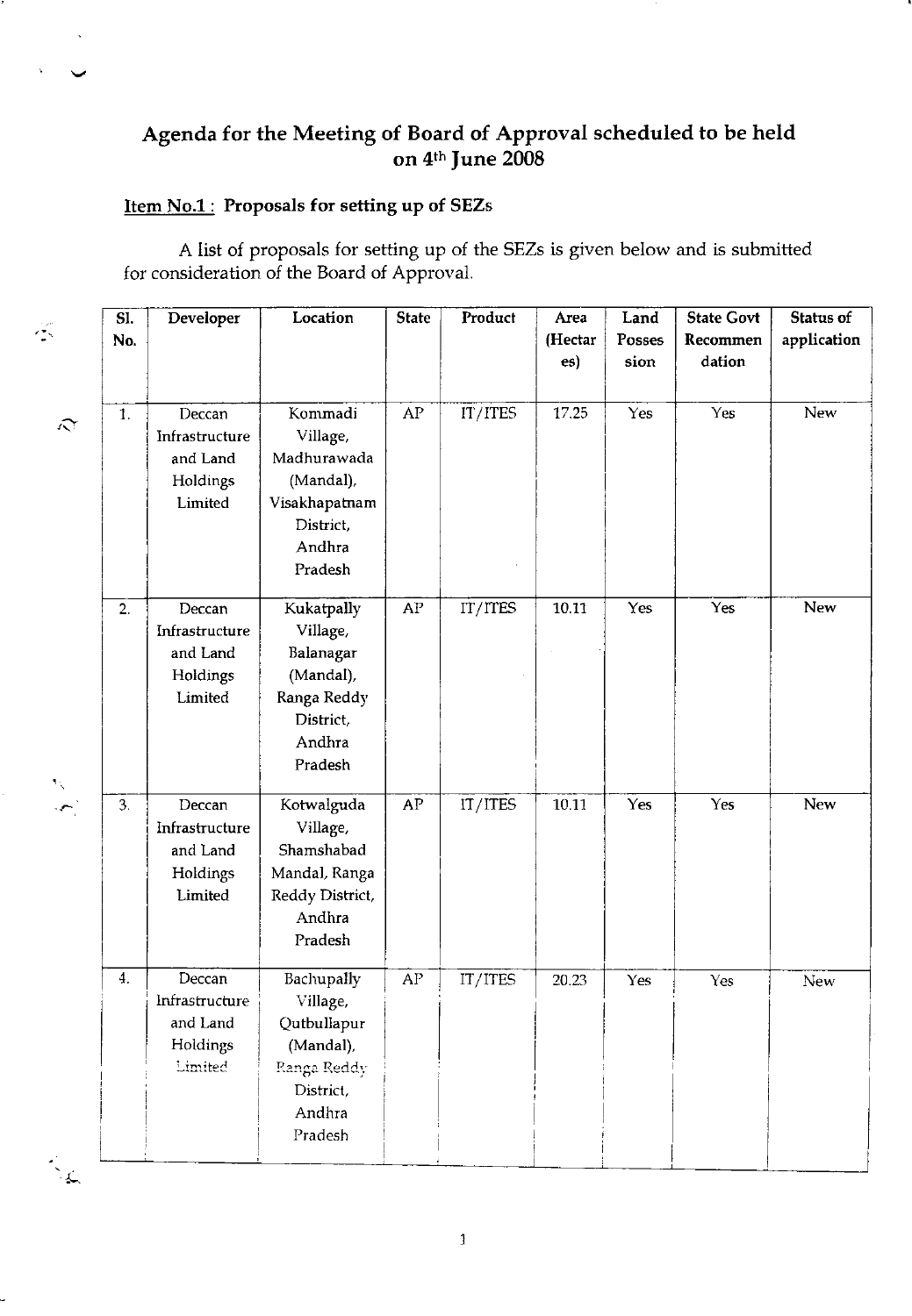|                             | $\overline{5}$ . | Deccan                   | Koheda Village,         | ${\sf AP}$                 | Electronic | 40      | Yes                 | Yes        | New          |
|-----------------------------|------------------|--------------------------|-------------------------|----------------------------|------------|---------|---------------------|------------|--------------|
|                             |                  | Infrastructure           | Hayat Nagar             |                            | Hardware   |         |                     |            |              |
|                             |                  | and Land                 | (M), Ranga              |                            | and        |         |                     |            |              |
|                             |                  | Holdings                 | Reddy District,         |                            | Software   |         |                     |            |              |
|                             |                  | Limited                  | Andhra                  |                            | including  |         |                     |            |              |
|                             |                  |                          | Pradesh                 |                            | IT/ITES    |         |                     |            |              |
|                             |                  |                          |                         |                            |            |         |                     |            |              |
|                             | 6.               | Deccan<br>Infrastructure | Pardesipalem            | ${\rm AP}$                 | IT/ITES    | 15.78   | Yes                 | Yes        | New          |
|                             |                  |                          | Village,<br>Madhurawada |                            |            |         |                     |            |              |
|                             |                  | and Land                 |                         |                            |            |         |                     |            |              |
|                             |                  | Holdings                 | (Mandal),               |                            |            |         |                     |            |              |
|                             |                  | Limited                  | Visakhapatnam           |                            |            |         |                     |            |              |
|                             |                  |                          | District,               |                            |            |         |                     |            |              |
| ₹                           |                  |                          | Andhra                  |                            |            |         |                     |            |              |
|                             |                  |                          | Pradesh                 |                            |            |         |                     |            |              |
|                             | $\overline{7}$   | Diamond IT               | Knowledge               | $\ensuremath{\mathsf{UP}}$ | IT         | 10      | Yes                 | Yes        | New          |
|                             |                  | Infracon Pvt.            | Park V, near            |                            |            |         |                     |            |              |
|                             |                  | Limited                  | Echotech III,           |                            |            |         |                     |            |              |
|                             |                  |                          | Greater Noida,          |                            |            |         |                     |            |              |
|                             |                  |                          | <b>Uttar Pradesh</b>    |                            |            |         |                     |            |              |
|                             | 8.               | Hera Realcon             | Village:                | KN                         | Electronic | 25.50   | Yes (As             | Yes        | <b>New</b>   |
|                             |                  | Pvt. Ltd.                | Thirupalya,             |                            | Hardware,  |         |                     |            |              |
|                             |                  |                          | Taluka Anekal,          |                            | Software   |         | per<br><b>State</b> |            |              |
|                             |                  |                          | Distt.                  |                            | and        |         | Govt.               |            |              |
|                             |                  |                          |                         |                            |            |         |                     |            |              |
|                             |                  |                          | Bangalore,              |                            | IT/ITES    |         | recom               |            |              |
|                             |                  |                          | Karnataka               |                            |            |         | mendat<br>ion)      |            |              |
|                             |                  |                          |                         |                            |            |         |                     |            |              |
|                             | 9                | SGV                      | Village                 | GJ                         | IT/ITES    | 11.4224 | Yes                 | <b>Yes</b> | New          |
| X                           |                  | Infrastructure           | Makarba,                |                            |            |         | (MoU                |            |              |
| $\mathcal{L}_{\mathcal{L}}$ |                  | Private                  | Taluka & Distt.         |                            |            |         | with                |            |              |
|                             |                  | Limited                  | Ahmedabad,              |                            |            |         | land                |            |              |
|                             |                  |                          | Gujarat                 |                            |            |         | owners              |            |              |
|                             |                  |                          |                         |                            |            |         |                     |            |              |
|                             | 10               | Larsen and               | Vadodara,               | <b>GJ</b>                  | IT/ITES    | 14.88   | Yes                 | Yes        | New          |
|                             |                  | Toubro                   | Gujarat                 |                            |            |         |                     |            |              |
|                             |                  | Limited                  |                         |                            |            |         |                     |            |              |
|                             |                  |                          |                         |                            |            |         |                     |            |              |
|                             | 11               | Rameshwar                | Village                 | MH                         | Electronic | 17.227  | Yes                 | Yes        | Deferred in  |
|                             |                  | Vaibhav                  | Padghavali,             |                            | Hardware   |         |                     |            | 1st May 2008 |
|                             |                  | Development              | taluka                  |                            | and        |         |                     |            | BoA          |
|                             |                  | Pvt. Ltd.                | Sudhagad, Dist.         |                            | Software   |         |                     |            |              |
|                             |                  |                          | Raigad,                 |                            | including  |         |                     |            |              |
|                             |                  |                          | Maharashtra             |                            | IT/ITES    |         |                     |            |              |
|                             |                  |                          |                         |                            |            |         |                     |            |              |
|                             |                  |                          |                         |                            |            |         |                     |            |              |

 $\ddot{\phantom{0}}$ 

 $\mathbb{Z}$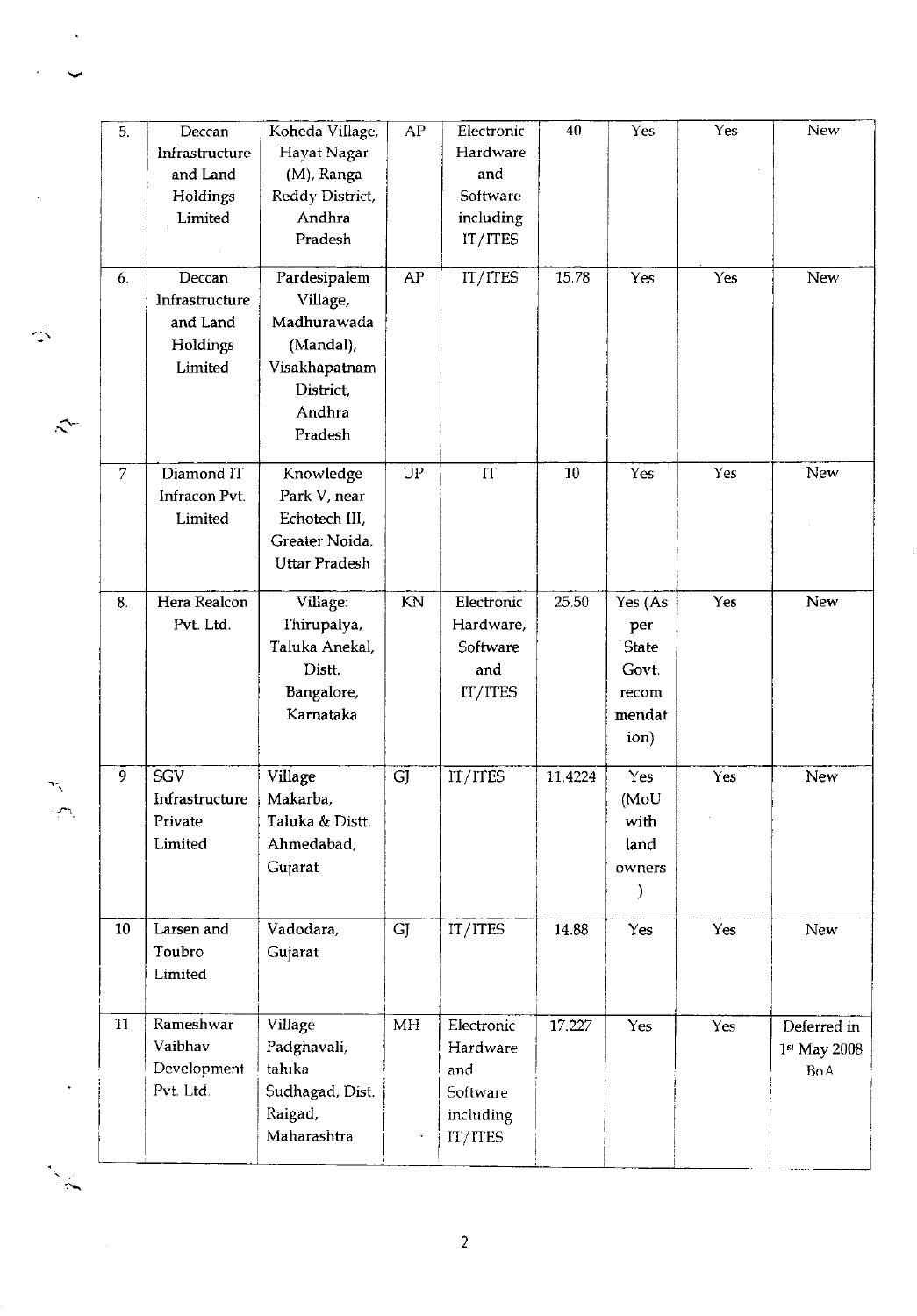| S.               | Developer                                                                    | Location                                                   | <b>State</b> | Product               | Area (hectares) |
|------------------|------------------------------------------------------------------------------|------------------------------------------------------------|--------------|-----------------------|-----------------|
| No.              |                                                                              |                                                            |              |                       |                 |
| 1.               | Gremach<br>Infrastructure<br>Equipments<br>& Projects                        | Gadhinglaj,<br>District<br>Kolhapur,<br>Maharashtra        | <b>MH</b>    | Metal                 | 100 hectares    |
|                  | Ltd.                                                                         |                                                            |              |                       |                 |
| 2.               | Maharashtra<br>Industrial<br>Development<br>Corporation                      | Kesurde,<br>Taluka-<br>Khandala,<br>Satara,<br>Maharashtra | <b>MH</b>    | Engineering           | 200             |
| 3.               | Maharashtra<br>Industrial<br>Development<br>Corporation                      | Phaltan MIDC,<br>District Satara,<br>Maharashtra           | <b>MH</b>    | Engineering           | 103.29          |
| $\overline{4}$ . | Essel<br>Infraprojects<br>Ltd.<br>(Formerly<br>Pan India<br>Paryatan<br>Ltd. | Gorai-Manori-<br>Uttan Region,<br>Mumbai                   | <b>MH</b>    | <b>Multi Services</b> | 358.4 hectares  |

Item No.2: Proposals for conversion of in-principle to formal approval

长

 $\sim$ 

 $\frac{1}{2}$ 

Item No.3: Requests for change in name/ transfer of approvals in the name of new company

## (i) Request of M/s. DLF Limited for changing the name to M/s. DLF Haryana SEZ (Gurgaon) Ltd.

In-principle approval was granted for setting up of multi product SEZ at Gurgaon, Haryana by M/s DLF Universal Ltd. over an area of 1012 hectares, in the meeting of the Board of Approval held on 12<sup>th</sup> June 2006. The letter of approval was issued on 7<sup>th</sup> April 2006. Vide letter dated 11<sup>th</sup> September 2007, the name of the developer was changed from M/s. DLF Universal Ltd. to M/s. DLF Ltd. The developer has again requested for changing the name of the developer M/s. DLF Ltd. to M/s. DLF Haryana SEZ (Ambala) Ltd. Accordingly, the developer has requested to transfer the approval in the name of new company. The request of the developer is submitted for consideration of the BoA.

 $\overline{3}$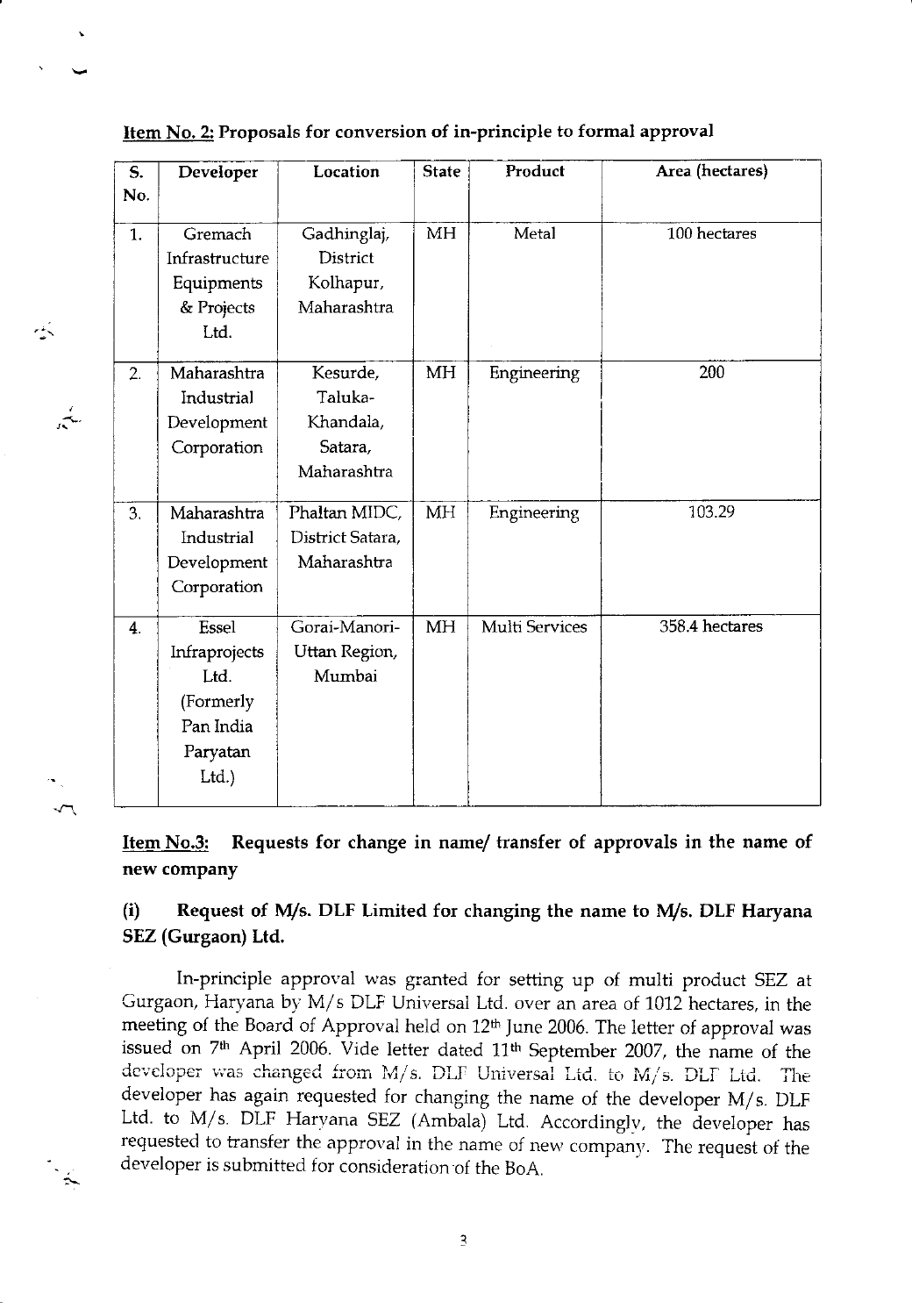#### (ii) Request of \4/s Ananth Technologies Ltd. for transfer of formal approval letter in the name of M/s Ananth Phoenix Infoparks Private Limited

Formal approval was granted for setting up of IT/ITES SEZ in Ranga Reddy Diskict, Andhra Pradesh by M/s. Ananth Technologies Ltd., over an area of 10.12 hectares, in the meeting of the Board of Approval held on 2<sup>nd</sup> January 2008. The letter of approval was issued on 17 March 2008.

The developer has informed that they have incorporated a Special Purpose Vehicle in the name of 'M/s. Ananth Phoenix Infoparks Pvt. Ltd.' to develop the said SEZ. The developer has also informed that 'M/s. Ananth Phoenix Infoparks Pvt. Ltd. is 100% subsidiary company of M/s. Ananth Technologies Ltd. The developer has requested for amendment in the formal letter of approval accordingly. The request of the developer is submitted for consideration.

#### (iii) Request of M/s. Dynasty Developers Pvt. Ltd. for transfer the approval in the name of SPV viz M/s. Pune-Embassy Project Pvt. Ltd. (PEPPL)

Sector Specific SEZ for IT/ITES sector at Plot No. 3, Rajiv Gandhi Infotech Park, Hiniewadi, PhaseII, Village Marunii, Taluka Muslhi, District Pune, Maharashtra developed by M/s. Dynasty Developers Pvt. Ltd. was notified over an area of 17.12 hectares on 19th November, 2007.

The developer has now submitted a request to transfer the approval in the name of SPV viz. M/s. Pune-Embassy Project Private Limited (PEPPL). The developer has submitted that land transfer in the name of the SPV will be done after receiving the approval by this Department, MIDC has already given NoC for this transfer. The developer has also stated that the main intention of divesting this project to the SPV company, PEPPL is to avail FDI by way of private equity. Accordingly, the SPV company was incorporated as a 100% subsidiary of the developer company. However, as a part of restructuring the private equity, out of the total paid up capital of 102100 shares, they have allotted 48.97% i.e. 50,000 shares to M/s. AIta Vista Investment Ltd, (a Mauritius company) through FDI route. The Developer has assured that FDI by this company will be restricted to 49% only and major equity of 51% will continue to be held by M/s Pune-Embassy Project Private Limited. Therefore, SPV company remains subsidiary of the developer company, with 51% equity stake. The request of the developer is submitted for consideration of the Board of Approval.

#### Item  $No.4:$  Requests for authorized operations

 $\hat{\hat{\mathbf{v}}}$ 

 $\frac{1}{\sqrt{2}}$ 

 $\sqrt{2}$ 

 $\sim$ 

(i) Request of M/s Estra IT Park Private Limited for authorized operations in the IT/ITES SEZ at Mount Poonamalee High Road, lyyapanthangal, Porur, Chennai, Tamil Nadu.

IT/ITES SEZ at Chennai, Tamil Nadu proposed to be deloped by M/s Estra IT Park Limited, was notified on 10<sup>th</sup> March, 2008 over an area of 10.194 hectares. The Developer has now submitted a list of authorized operations in the non-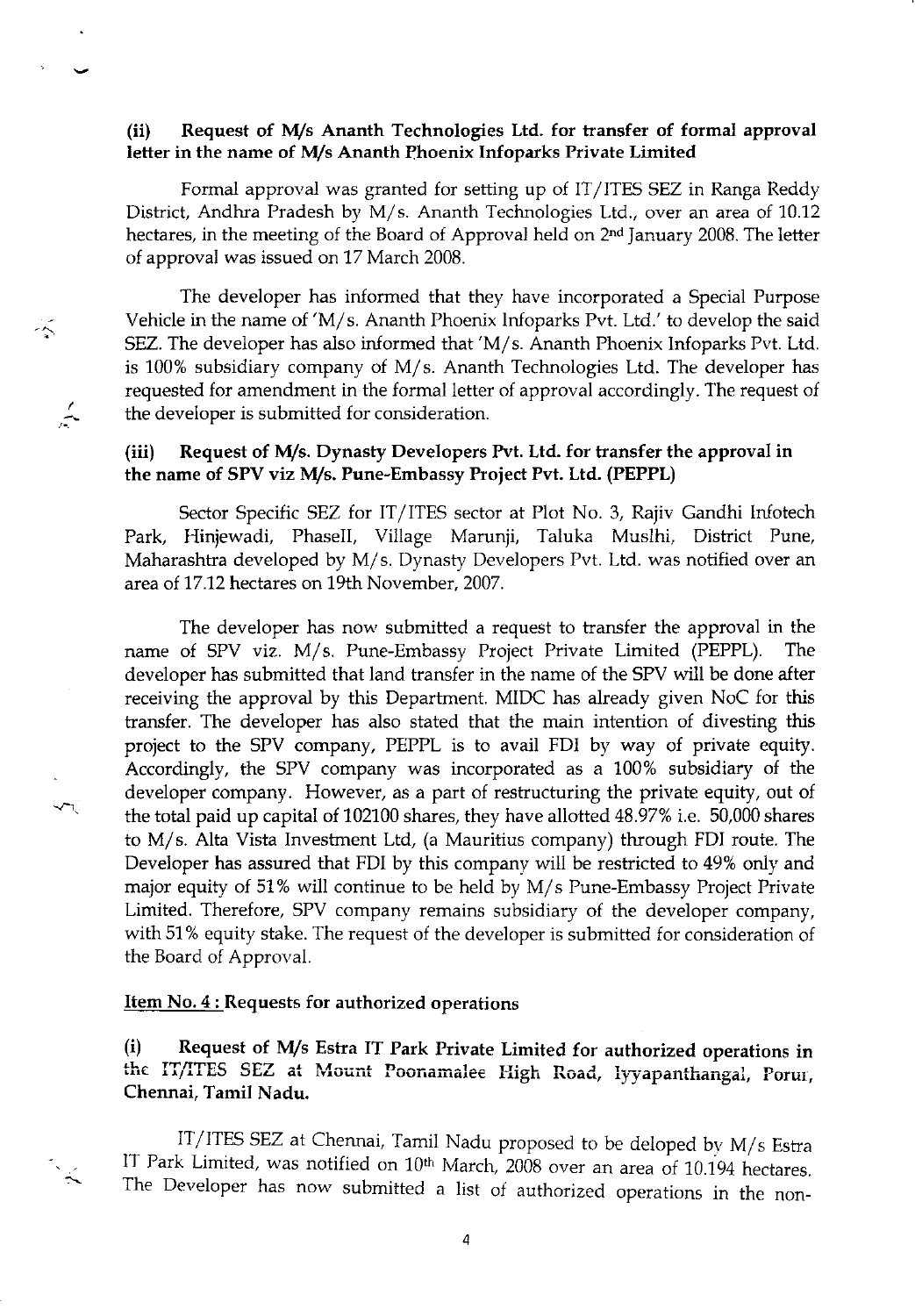processing area of the SEZ, which is given below and the same is submitted for consideration o{ BOA.

| S.No | <b>Authorised activity</b>        | Quantum                                      |
|------|-----------------------------------|----------------------------------------------|
|      | Shopping Arcade/Retail Space      | 27871 sq. mtr.                               |
|      | Service Apartments                | 100 units in a total area of $3716$ sq. mtr. |
| 2    | Clinic & Medical Centre           | $93$ sq. mtr.                                |
|      | <b>Power Generation</b>           | 45 MW                                        |
| 5.   | <b>Business/Convention Centre</b> | 4645 sq. mtr.                                |

 $\hat{\phantom{a}}$ 

## (ii) Request of M/s Maharashtra Airport Development Company for setting up of Ready Mix Concrete (RMC) Plant in the non-processing area of Mihan SEZ in Nagpur, Maharashtra.

The above mentioned SEZ was notified on an area of 1578.41 hectares. The developer has informed that MADC is a Special Planning Authority as per the MRTP Act, 1966. As a Planning Authority, MADC has proposed to give boost to ecofriendly construction in its area as well as eco-friendly utilization of fly-ash from its dedicated power plant, which will be set-up in MIHAN-SEZ. Accordingly, they have proposed to set up a Ready Mix Concrete on about six acres of land in the nonprocessing area of the SEZ. The proposal received from the developer is at Annexure-l. The request of the developer is submitted for consideration.

## (iii) Request of M/s. Serene Properties Private Limited for authorized operations in the IT/ITES SEZ at Pocharam Village, Ranga Reddy District, Andhra Pradesh

The above mentioned SEZ was notified on 1st June 2007 an area of 26.985 hectares. The developer has requested for the following authorized operations in the processing area:

| S.No.          | <b>Activity</b>                       | Quantum<br>(square feet) |
|----------------|---------------------------------------|--------------------------|
| 1.             | Canteen/ Cafeteria/ Restaurant        | 1414.33 sq. mtrs.        |
| 2.             | Business centre with conference rooms | 215.22 sq. mtrs.         |
| 3.             | Indoor Recreational Facilities        | 334.24 sq. mtrs.         |
| 4.             | Toilets/Pantries/Stores               | 704.47 sq. mtrs.         |
| 5.             | Services/Corridor/Lobby/Staircase     | 996.35 sq. mtrs.         |
| 6.             | Lawn Tennis Courts                    | 552.65 sq. mtrs.         |
| 7 <sub>1</sub> | Multipurpose Court                    | 582.90 sq. mtrs.         |
| 8.             | Water Retention Pond                  | 845.23 sq. mtrs.         |
| 9.             | Amphitheatre                          | 505.80 sq. mtrs.         |
| 10.            | Garden seating space                  | 405.47 sq. mtrs.         |

 $\overline{\mathbb{S}}$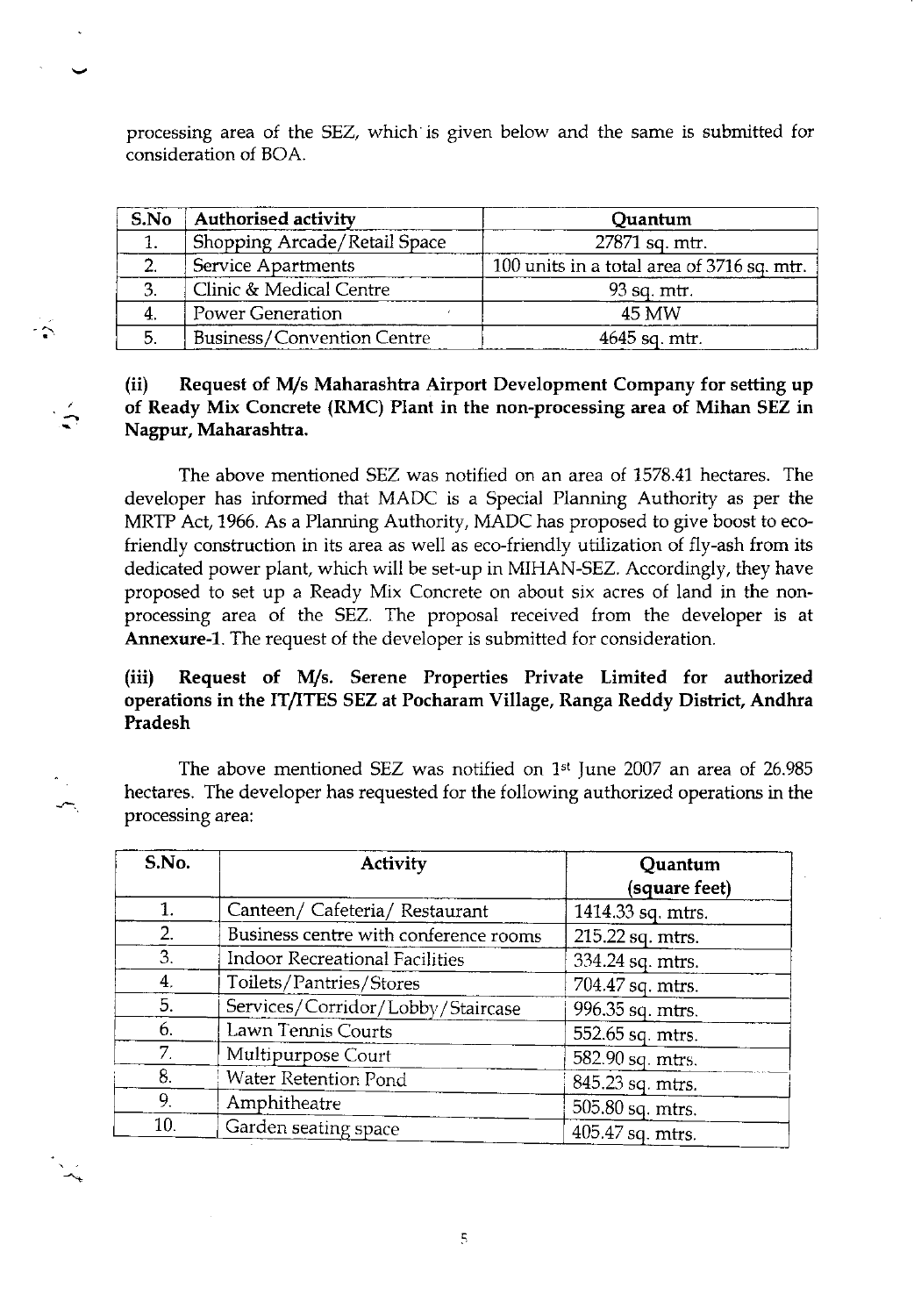The request of the developer is submitted for consideration of the Board of Approval.

#### (iv) Request of M/s. Mundra Port and Special Economic Zone Ltd. for setting up of Hospital in the multi product SEZ (Phase II) at Mundra, Kutch, Gujarat.

The above mentioned SEZ was notified on an area of 1074-17-55 hectares on 2nd May 2008. The developer has now submitted a request for setting up of 100 bed hospital with approximately a built up space of 6500 sq. meter. Detailed justification in respect of the request of the developer is at Annexure - 2. The request of the developer is submitted for consideration of the Board of Approval.

#### Item No. 5: Request of M/s. Welspun Anjar SEZ Limited for change in sector of the sector specific SEZ fot Textile and Garment in Kutch District, Gujarat

Sector specific SEZ for Textile and Garment in Kutch District, Gujarat proposed to be developed by M/s. Welspun Anjar SEZ Limited was notified over an area of 109-59-07 hectares on 17<sup>th</sup> September 2007. The developer has now submitted a request for changing the sector from'Textile and Garment' to 'Engineering'. The developer has stated that companies which have proposed to set up units in the SEZ are delaying their decision due to huge depression in the US and other Europen Markets. The developer has mentioned that due to the iukeworn response of the companies has slowed down the developmental of the SEZ. The request of the developer is submitted for consideration of the BoA.

#### Item No. 6: Requests for change in area of the SEZs

 $\mathcal{A}_1$ 

#### (i) Request of M/s Orion IT Parks Private Limited for change in area of the IT/ITES SEZ at Rajarhat, Kolkata, West Bengal.

Formal Approval was granted for setting up IT/ITES SEZ at Rajarhat, Kolkata, West Bengal, on an area of 11.46 hectares, in the meeting of the Board of Approval held on  $2<sup>nd</sup>$  January, 2008. The letter of approval was issued on  $26<sup>th</sup>$ March, 2008. Inadvertently, the minutes of the meeting indicates the area of the SEZ as 28.33 hectares, instead of 11.46 hectares. Kind approval of the Board is solicited for appropriate amendment in the minutes,

Also, the developer has proposed to add 20.74 hectares, thereby making the total area of the SEZ as 32.20 hectares. The area is stated to be contiguous to the earlier approved area. The request of the developer is submitted for consideration.

#### (ii) Request of M/s RNB Infrastructure Private Limited for change in area of the textile SEZ at Bikaner, Rajasthan

Formal Approval was granted for setting up textile sEZ at Bikaner, Rajasthan on an area of 103.41 hectares, in the meeting of the Board of Approval held on  $21<sup>st</sup>$  January, 2008. The letter of approval was issued on  $18<sup>th</sup>$  February, 2008. The developer has proposed to add 24.51 hectares, thereby making the total area of the SEZ as 127.92 hectares. The area is stated to be contiguous to the earlier approved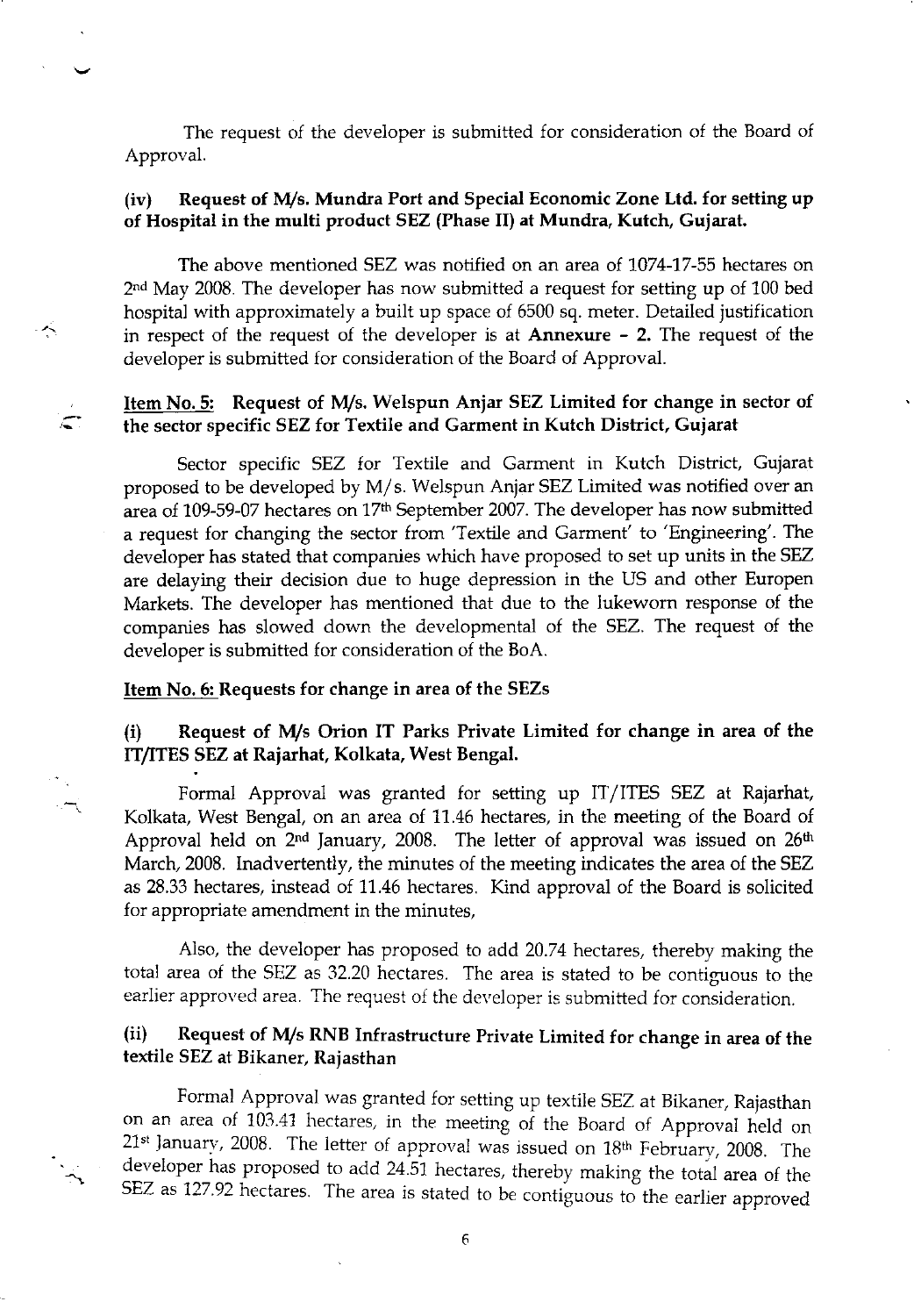area and also in possession o{ the developer. The request of the developer is submitted for consideration.

#### Item No. 7: Requests for co-developer

 $\lt$ 

## (i) Request of IWs Ariston Properties Pvt. Ltd. for co-developer in the Service Sector SEZ proposed to be developed by M/s. Lahari Infrastructure Limited in Ranga Reddy District of Andhra Pradesh

Service Sector SEZ at Ranga Reddy District of Andhra Pradesh, proposed to be developed by M/s Lahari Infrastructure Limited was notified on 14-09-2007 on an area of  $108.49$  hectares. M/s Ariston Properties Pvt. Ltd. had submitted a proposal for co-developer in the said SEZ for creating, developing, operating and maintaining Service Sector office business centres, other necessary infrastructure support facilities and such other services as may be required for use by the prospective units. The proposal was deferred in the earlier meetings of the Board of Approval as there was no clarity on the period of lease. The developer has now submitted a revised codeveloper agreement scaling down the period of lease to 30 years. A copy of the revised lease agreement is at Annexure - 3. The request of the co-deveioper is submitted for consideration.

## (ii) Request of DLF Utilities Private Limited for co-developer in the IT/ITES SEZ at DLF Cify, Gurgaon, Haryana proposed to be developed by DLF Cyber City Developers Limited

IT/ITES SEZ at DLF Citv, Gurgaon, Harvana proposed to be developed by DLF Cyber City Developer Limited was notified on 13th April 2007 on an area of 10.73 hectares. DLF Utilities Private Limited has submitted a proposal for codeveloper in the said SEZ for setting up of a co-generation plant to install and commission gas turbine based power generating sets. An agreement dated 16<sup>th</sup> April 2008 between the developer and co-developer has been provided. The proposal of the co-deveioper is submitted for consideration of the Board of Approval.

## (iii) Request of DLF Utilities Private Limited for co-developer in the IT/ITES SEZ at Silokhera, Gurgaon, Haryana proposed to be developed by DLF Limited

IT/ITES SEZ at Silokhera, Gurgaon, Haryana proposed to be developed by DLF Limited was notified on 6<sup>th</sup> December 2006 on an area of 12.06 hectares. DLF Utilities Private Limited has submitted a proposal for co-developer in the said SEZ for setting up of a co-generation plant to install and commission gas turbine based power generating sets. An agreement dated 16<sup>th</sup> April 2008 between the developer and co-developer has been provided. The proposal of the co-developer is submitted for consideration of the Board o{ Approval.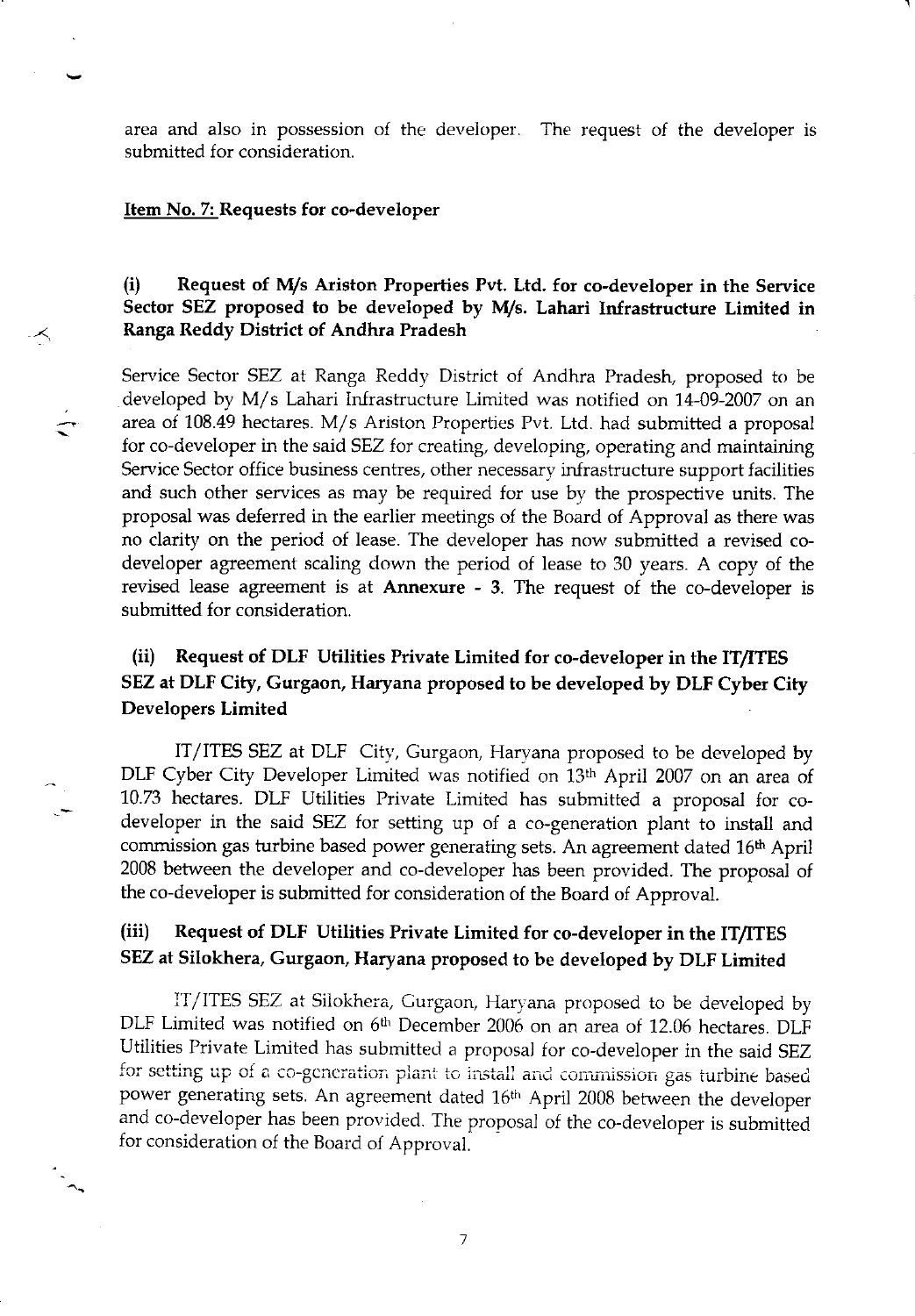(iv) Request of Sanmina-SCI Technology India Private Limited for codeveloper in the Electronic Hardware and related Support Services including Trading and Logistics Operations SEZ at Oragadam, Sriperumpudur Taluk, Kancheepuram District, Tamil Nadu proposed to be developed by State Industries Promotion Corporation of Tamil Nadu (SIPCOT)

Sector Specific SEZ for Electronic Hardware and related Support Services including Trading and Logistics Operations at Oragadam, Sriperumpudur Taluk, Kancheepuram District, Tamil Nadu proposed to be developed by State Industries Promotion Corporation of Tamil Nadu (SIPCTO) was notified on 18<sup>th</sup> October 2007 on an area of 140.75.5 hectares. Sanmina-SCl Technology India Private Limited has submitted a proposal for co-developer in the said SEZ for developing an area of  $40.48$  hectares. An agreement dated  $16<sup>th</sup>$  April 2008 between the developer and codeveloper has been provided. The proposal of the co-developer is submitted for corsideration of the Board of Approval

#### $(v)$  Request of M/s. Dhunseri Tea and Industries Ltd. for co-developer in the ff/fTES SEZ at 24 Parganas (South), West Bengal proposed to be developed by M/s. M.L. Dalmiya and Company Limited

The above mentioned SEZ was notified on  $8<sup>th</sup>$  August, 2006 on an area of 48.5623 hectares. M/s. Dhunseri Tea and Industries Ltd. has submitted a proposal for developing an area of 1.226 hectares (3.03 acres) in the said SEZ. A copy of the Development Agreement dated 17h March, 2008 between the developer and codeveloper has been provided. The request of the co-developer is submitted for consideration.

## (vi) Request of M/s. Bonanza Trading Company Private Limited for codeveloper in the IT/ITES SEZ at 24 Parganas (South), West Bengal proposed to be developed by M/s. M.L. Dalmiya and Company Limited

The above mentioned SEZ was notified on 8<sup>th</sup> August, 2006 on an area of 48.5523 hectares. M/s. Bonanza Trading Company Private Limited has submitted <sup>a</sup> proposal for developing an area of 0.4087 hectares (1.01 acres) in the said SEZ. A copy of the Development Agreement dated 17th March, 2008 between the developer and co-developer has been provided. The request of the co-developer is submitted for consideration.

## (vii) Request of M/s. Mint Investments Limited for co-developer in the IT/ITES SEZ at 24 Parganas (South), West Bengal proposed to be developed by M/s. M.L. Dalmiya and Company Limited

The above mentioned SEZ was notified on 8<sup>th</sup> August, 2006 on an area of 48.5623 hectares. M/s. Mint Investment Limited has submitted a proposal for developing an area of 0.813 hectares (2.01 acres) in the said sEZ. A copv of the Development Agreement dated 17th March, 2008 between the developer and co-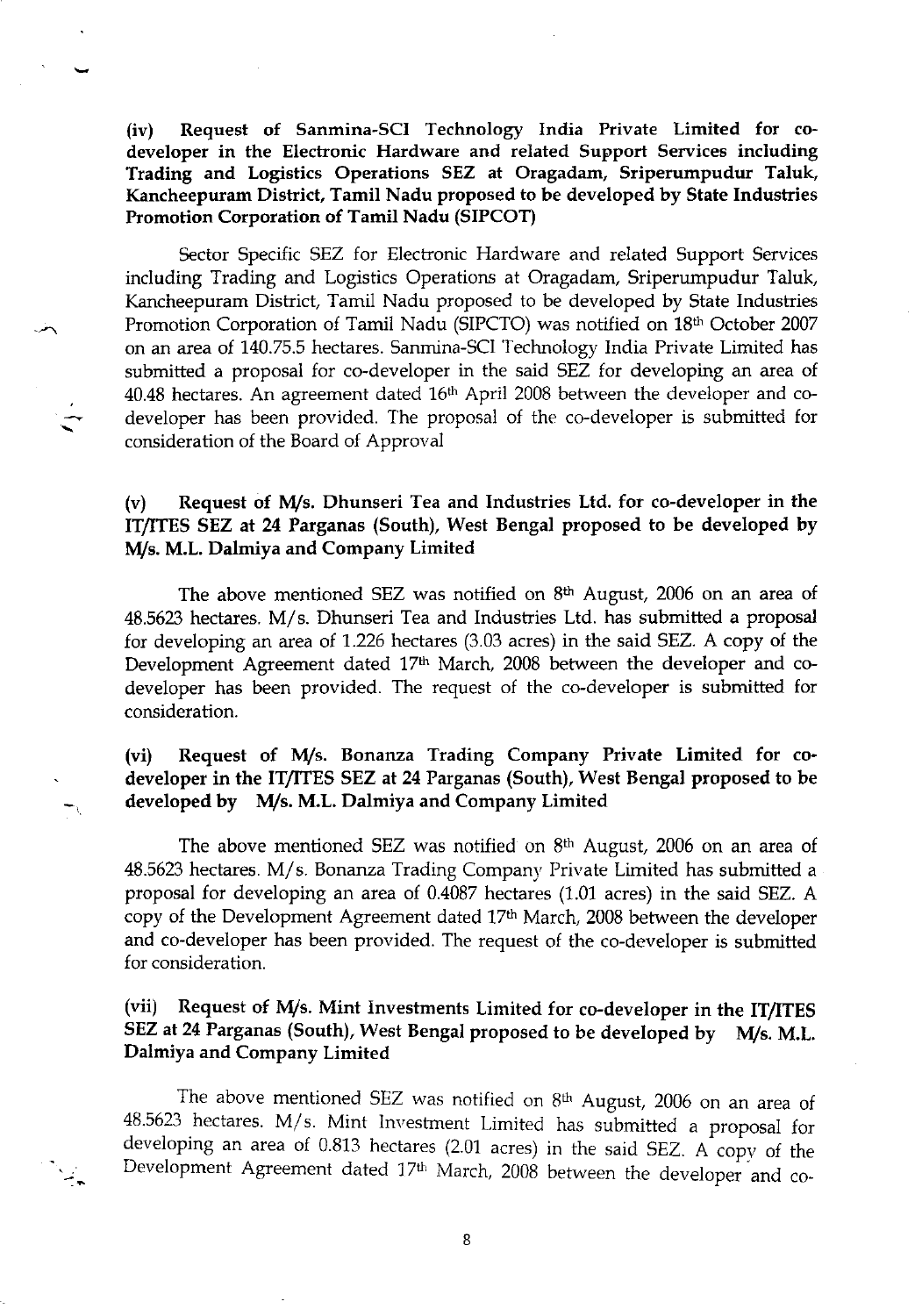developer has been provided. The request of the co-developer is submitted for consideration.

### (viii) Request of M/s. Ruchi Infosystems for co-developer in the IT/ITES SEZ at 24 Parganas (South), West Bengal proposed to be developed by M/s. M.L. Dalmiya and Company Limited

The above mentioned SEZ was notified on  $8<sup>th</sup>$  August, 2006 on an area of 48.5623 hectares. M/s. Ruchi Infosystems has submitted a proposal for developing an area of 2.254 hectares (5.57 acres) in the said SEZ. A copy of the Deveiopment Agreement dated 2<sup>nd</sup> April, 2008 between the developer and co-developer has been provided. The request of the co-developer is submitted for consideration,

(ix) Request of M/s. BPTP Special Economic Zone Pvt. Ltd. for co-developer in the IT/ITES SEZ at Plot No. 202, Sector KP-V, Greate Noida, Uttar Pradesh proposed to be developed by M/s. Gallant Infracon Pvt. Ltd.

Formal approval was granted to M/s. Gallant Infracon Pvt. Ltd. for setting up of sector specific SEZ ior IT/ITES at Greater Noida, Uttar Pradesh over an area of 33 hectares, in the meeting of the Board of Approval heid on 21st January 2008. The approval letter was issued on 7<sup>th</sup> February 2008. M/s. BPTP Special Economic Zone Pvt. Ltd. has submitted a proposal for co-developer in the aforesaid SEZ. A copy ot the co-developer agreement dated 7<sup>th</sup> April 2008 has been provided. The proposal of the co-developer is submitted Ior consideration.

(x) Request of M/s. Fast Track Infracon Pvt. Ltd. for co-developer in the ITITES SEZ at Plot No. 3, sector 140A, Noida, Uttar Pradesh proposed to be developed by M/s, Jubilant Infracon Pvt. Ltd.

 $\widetilde{\mathbb{C}}$ 

Formal approval was granted to  $M/s$ . Jubilant Infracon Pvt. Ltd. for setting up of sector specific SEZ for IT/ITES at Noida, Uttar Pradesh over an area of 10.17 hectares, in the meeting of the Board of Approval held on 21<sup>st</sup> January 2008. The approval letter was issued on 7<sup>th</sup> February 2008. M/s. Fast Track Infracton Pvt. Ltd. has submitted a proposal for co-developer in the aforesaid SEZ. A copy of the codeveloper agreement dated  $7<sup>th</sup>$  April 2008 has been provided. A copy of the draft agreement to sub lease has also been provided. The proposal of the co-developer is submitted for consideration.

(xi) Request of M/s. Green Star Infratech Pvt. Ltd, for co-developer in the IT/ITES SEZ at Tehsil & District, Faridabad (Haryana) proposed to be developed by M/s. Perpetual Infracon Pvt. Ltd.

Formal approval was granted to  $M/s$ . Perpetual Infracon Pvt. Ltd. for setting up of sector specific SEZ for IT/ITES at Tehsil & District, Faridabad (Haryana) over an area of 21.78 hectares, in the meeting of the Board of Approval held on 2<sup>nd</sup>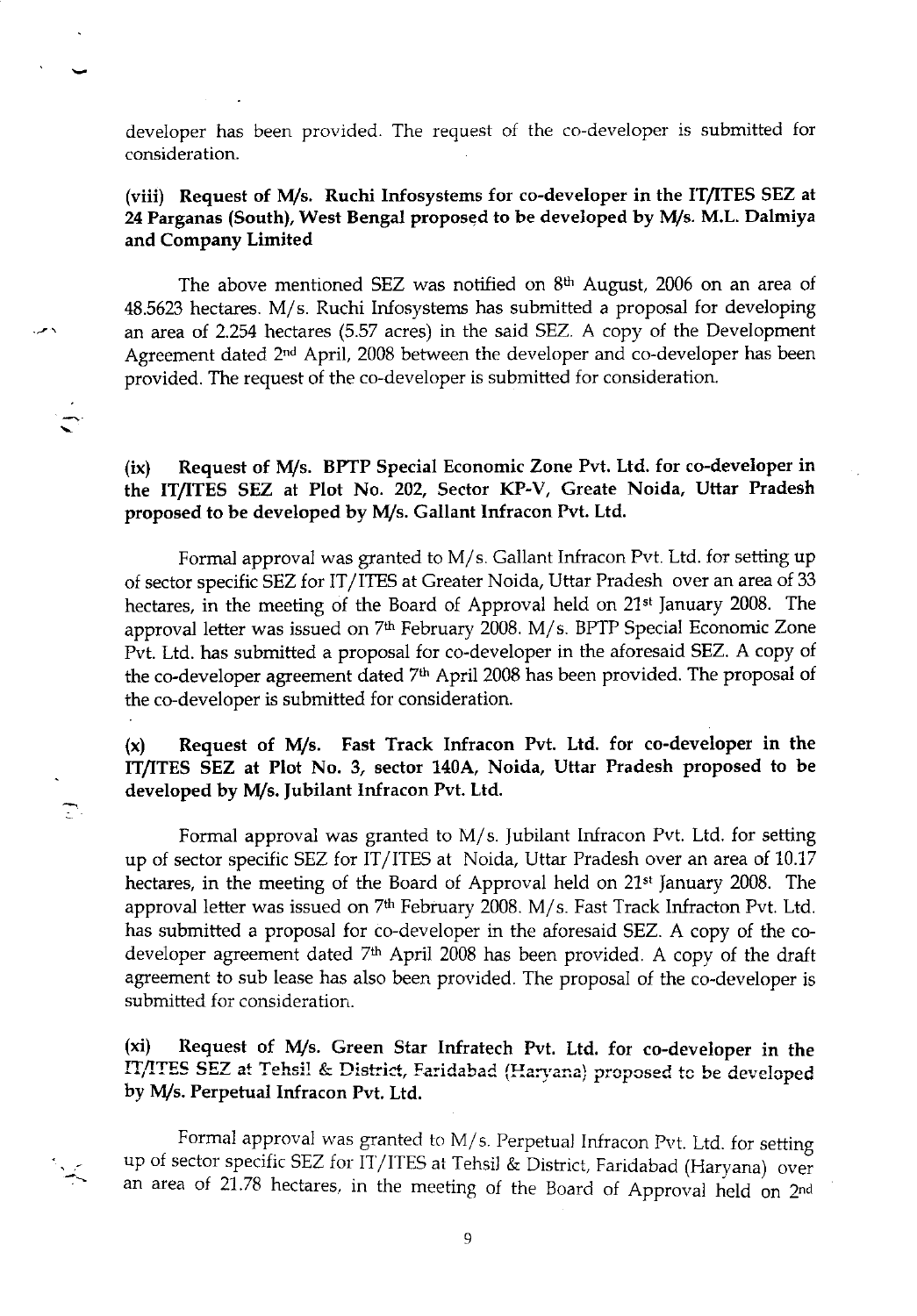January 2008. The approval letter was issued on  $4<sup>th</sup>$  February 2008. M/s. Green Star Infratech Pvt. Ltd. has submitted a proposal for co-deveioper in the aforesaid SEZ. A copy of the co-developer agreement dated 7<sup>th</sup> April 2008 has been provided. A copy of the draft lease deed has also been provided. The proposal of the co-developer is submitted for consideration.

### $(xii)$  Request of M/s. Milestone SEZ Pvt. Ltd. for co-developer in the IT/ITES SEZ at District Gurgaon, Haryana proposed to be developed by M/s. Gracious Buildcon Pvt. Ltd.

المعيسر

Formal approval was granted to M/s. Gracious Buildcon PVt. Ltd. for setting up of sector specific SEZ for IT/ITES at District Gurgaon, Haryana over an area of 11.10 hectares, in the meeting of the Board of Approval held on 2<sup>nd</sup> January 2008. The approval letter was issued on 1<sup>st</sup> February 2008. M/s. Milestone Buildcon Pvt. Ltd. has submitted a proposal for co-developer in the aforesaid SEZ. A copy of the co-developer agreement dated  $7<sup>th</sup>$  April 2008 has been provided. A copy of the draft lease deed has also been provided. The proposal of the co-developer is submitted for consideration.

## (xiii) Request of M/s. DLF Utilities Pvt. Ltd. for co-developer in the IT/ITES SEZ at Hyderabad, A.P, proposed to be developed by DLF Commercial Developers Lrd.

The above mentioned SEZ was notified on 26th April, 2007 on an area of 10.617 hectares. DLF Utilities Private Limited has submitted a proposal for codeveloper in the said SEZ for setting up of a co-generation plant to install and commission gas turbine based power generating sets. An agreement dated 1<sup>st</sup> May, 2008 between the developer and co-developer has been provided. The proposal of the co-developer is submitted for consrderation of the Board of Approval.

## (xiv) Request of M/s. DLF Utilities Pvt. Ltd. for co-developer in the IT/ITES SEZ at Cheenai, Tamilnadu proposed to be developed by DLF Info City Developers Ltd.

The above mentioned SEZ was notified on 16<sup>th</sup> November, 2006 on an area of 13.2923 hectares. DLF utilities Private Limited has submitted a proposal for codeveloper in the said SEZ for setting up of a co-generation plant to install and commission gas turbine based power generating sets. An agreement dated 1<sup>st</sup> May, 2o08 between the developer and co-developer has been provided. The proposal of the co-developer is submitted for consideration of the Board of Approval.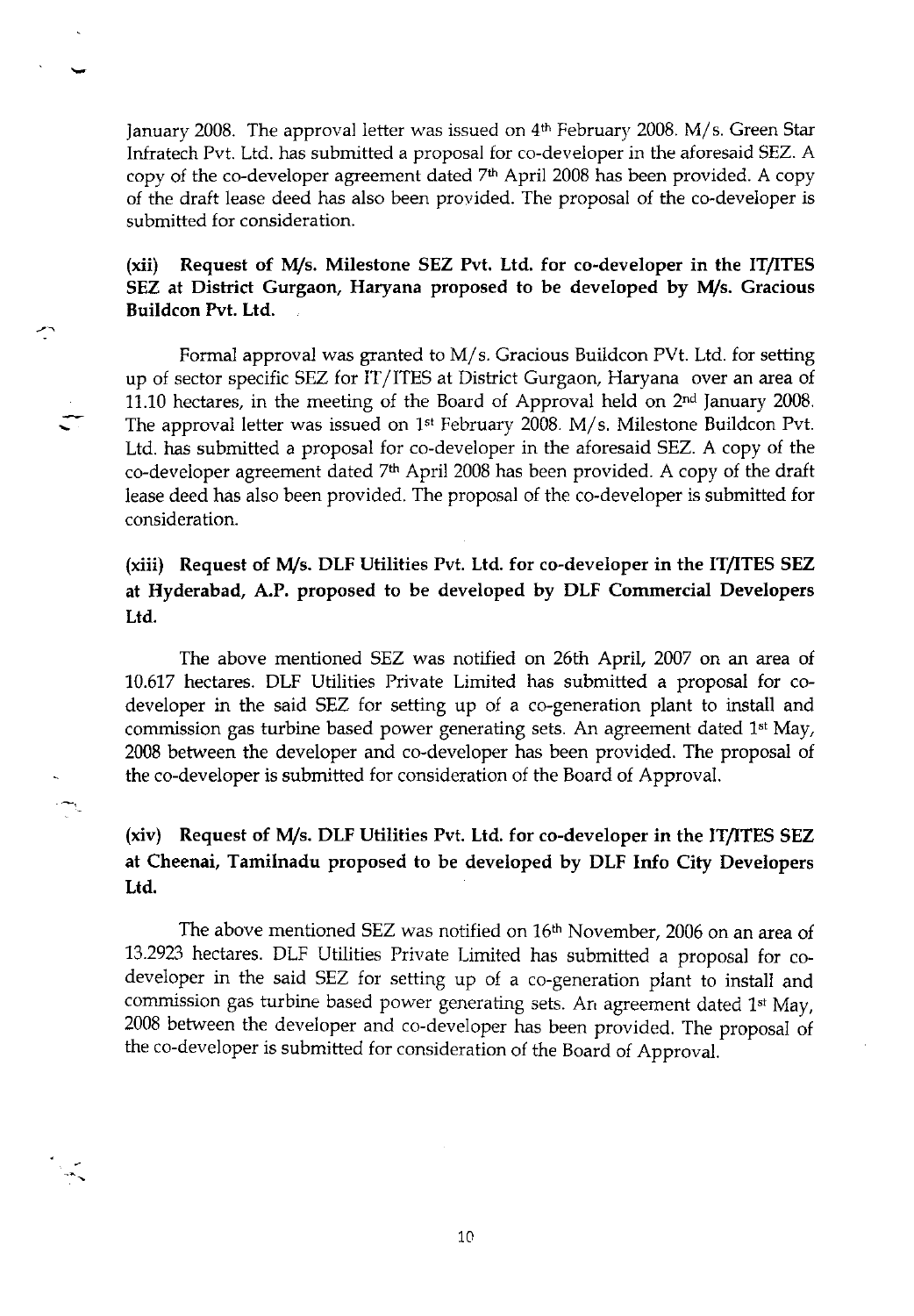#### Item No. 8: Proposal of Dr. Vikram I. Shah, Ahmedabad for setting up of a unit in Surat SEZ, Sachin for providing services in medical field

An application has been made by Dr. Vikram i Shah, Ahmedabad, for setting up of a unit in Surat Special Economic Zone, Sachin for providing services in medical field. The proprietor intend to provide services abroad, perform surgeries, give lectures etc. for which he will be getting fees, travel expenses etc in foreign currency. In addition he also proposes to render online advisory services to clients abroad from SEZ unit. Projected exports for 5 years period is Rs. 1809 lakhs, 100% NFE positive.

Section  $2(z)$  of the SEZ Act prescribes "services" means such tradable services which

Jr

- (i) Are covered under GATS annexed as IB to the Agreement establishing the World Trade Organization concluded at Marrakes on 15.4.1994.
- (ii) May be prescribed by the Central Government for the purpose of SEZ Act and earn foreign exchange.

Detailed proposal received from Kandla SEZ is enclosed at Annexure 4.

As per the GATS definition, the activities proposed seems permissible in SEZ. Since the proposal is unique one, the same is placed before the Board of Approval for guidance as to whether the proposal can be considered as services. The advice of the Board is also sought on the terms and conditions to be stipulated in case the proposal is considered by the Board. The proposal was deferred in the meeting of the Board of Approval held on 25<sup>th</sup> February 2008.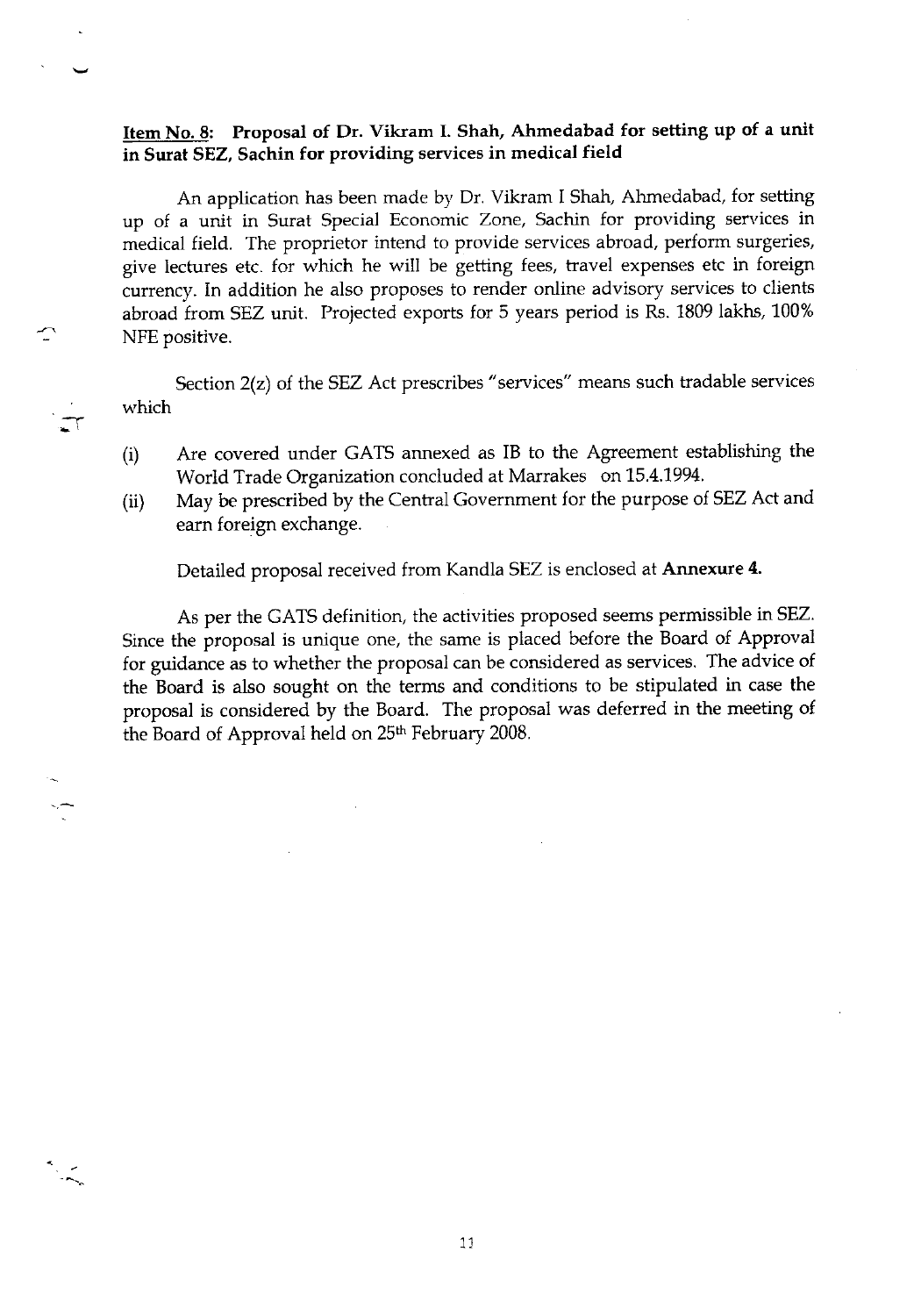



No. MADC/MIHAN/091/ $\subset \subset \subset$ 

April 11, 2008

Shri. Vijay Kumar The Director Departments of Commerce (SEZ) Ministry of Commerce & Industry Udyog Bhavan New Delhi: 110.011.

# Sub : Approval for function of RMC plant of M/s. Atul Shirodkar & Associates RMC Product Private Ltd. - Non Processing area - MIHAN-SEZ

Dear Sir.

MADC is developing MIHAN-SEZ at Nagpur and is a Special Planning Authority as per the MRTP Act. 1966. As a planning authority, it has decided to give boost to ecofriendly construction in its area as well as eco-friendly utilization of fly-ash from its dedicated power plant, which will be set-up in MIHAN-SEZ. Accordingly, construction with Ready Mix Concrete (RMC) is only to be done as per Development Control Rules (DCR) of MADC. Based on this. MADC has reserved about 6 acres of land for the RMC plant in its MIHAN Project.

The land for RMC has been allotted after inviting tenders by advertisement in The Times of India on 24/04/06 and has been allotted to M/s. Atul Shirodkar & Associates RMC Product Pvt. Ltd. as highest bidder for setting up an RMC plant on 23/05/06. A map showing the allotment of the plot is enclosed herewith.

The iand to the RMC plant has been allotted on lease for a temporary period of ten the thin Itsac plant is also a composite activity along with the proposed Captive lears Fower Plant, which is coal based and in fly-ash will be also utilized by the RMC plant

 $\mathbb{R} \rightarrow \mathbb{R}$ 

 $\widehat{\omega}_{\tau}$  , it is at  $\tau$  , and  $\tau$  , and  $\tau$  , and  $\eta$  , and  $\eta$  , and  $\eta$ 

in the nature emission

lime Pers

 $-32 -$ 

en forma coner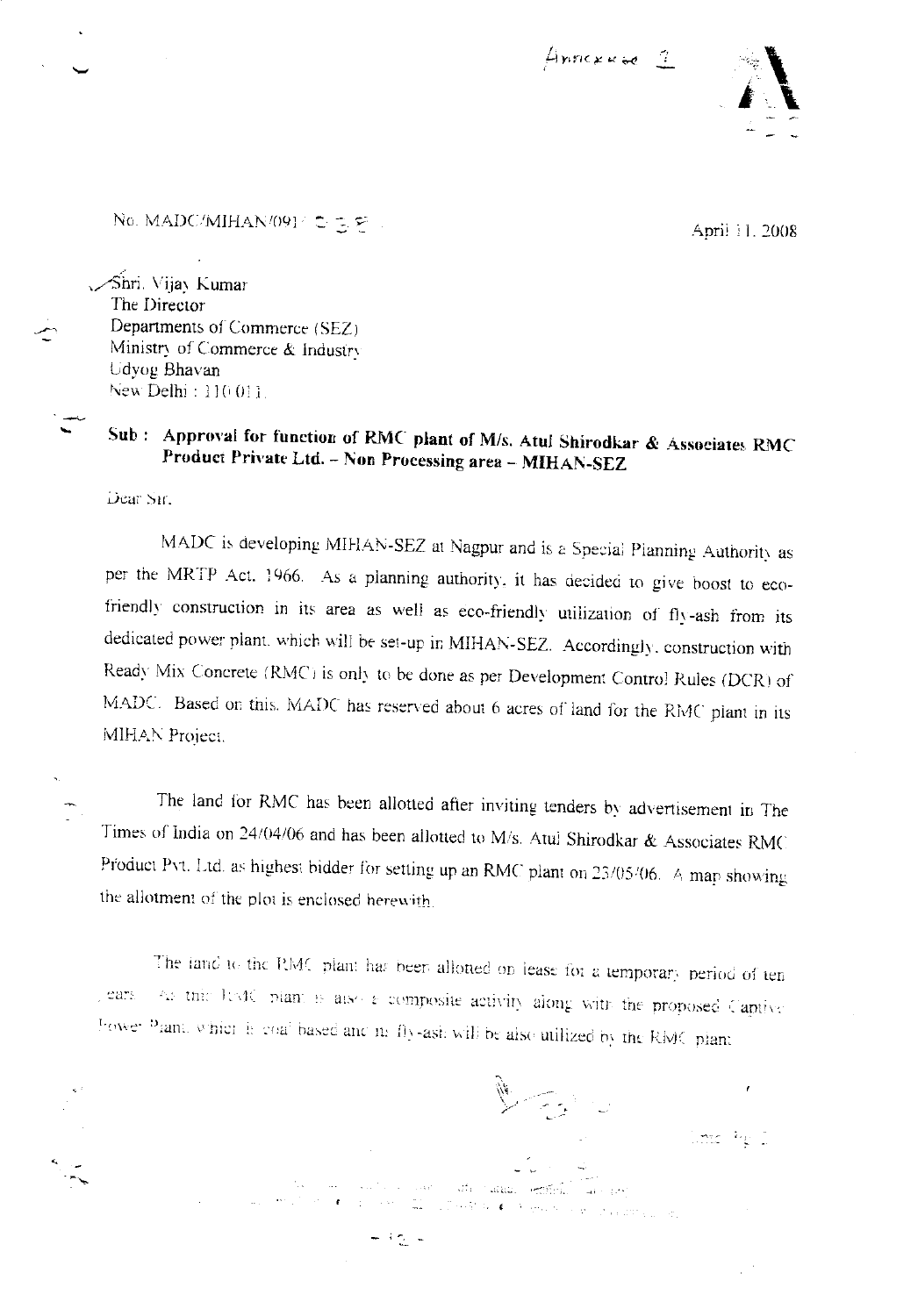

 $\mathfrak{f}$ 

M/s. Atul Shirodkar & Associates RMC Pvt. Ltd. has submitted development permission for RMC to MADC being the Planning Authority on the allotted 6 acres of land. Since the plant falls in the Non-Processing Zone of MIHAN-SEZ, the necessary permission is required from the Ministry of Commerce. Considering the issues mentioned above, MADC recommends the proposal, and hence it is requested to kindly approve the activity of RMC plant in the Non-Processing Zone.

Thanking you.

Yours faithfully.

 $(R. C. Simha)$ Vice Chairman & Managing Director

Encl : Copy of the Allotment letter along with the Map



 $\cdot \mathbb{Z}$ 

sees are swan values  $2.41 \cdot 12.6$  $\frac{2\pi}{\omega}$  ,  $\frac{1}{2}$  , in<br>III e cette vergi  $\langle \phi_{\alpha} \rangle \delta_{\alpha}$  ,  $\langle \phi_{\alpha} \rangle$  , and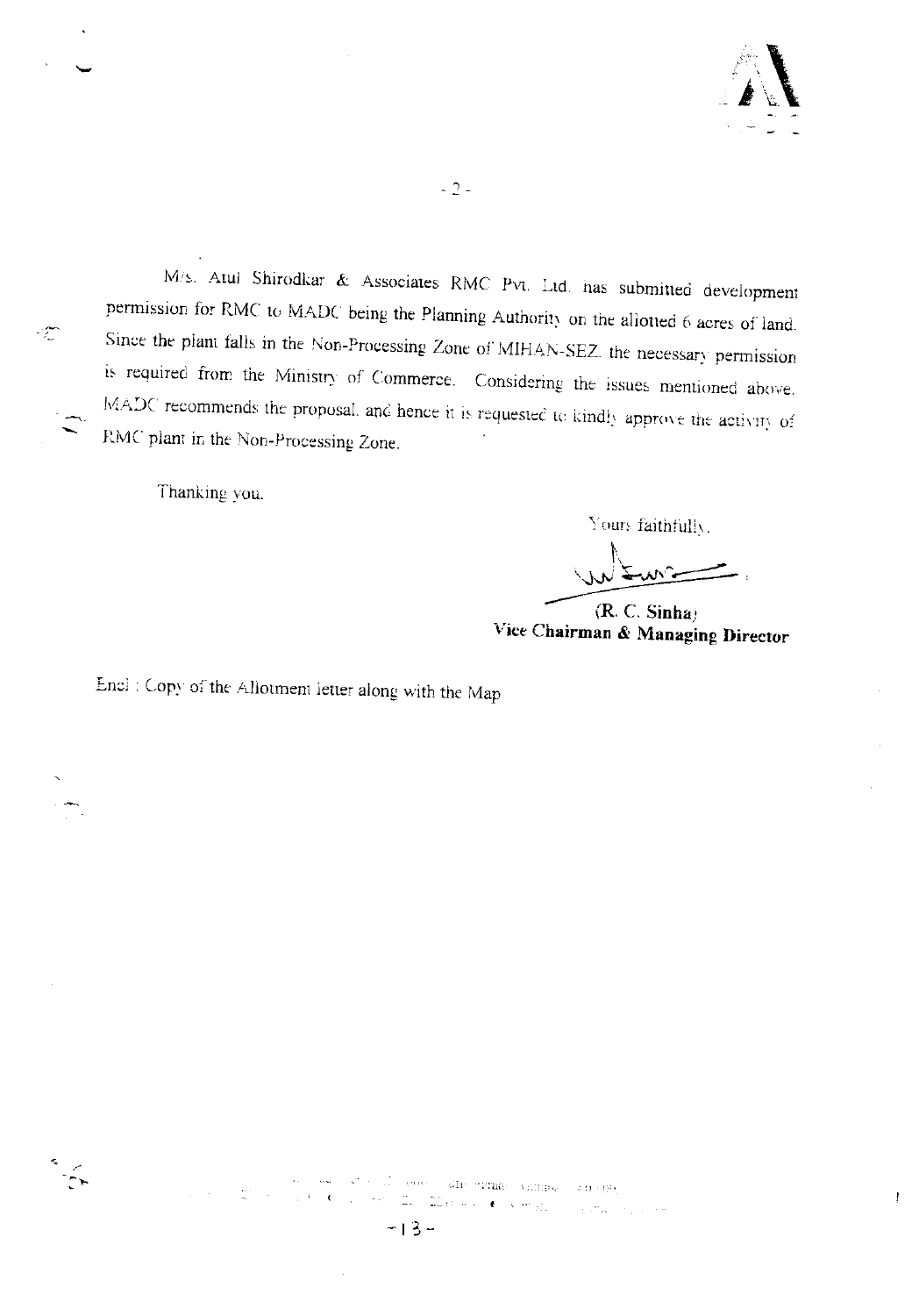RNC plant At-NAG.



Date:- (§ /06/2007

No.  $1148$  *MIHAN*<sup> $314$ </sup> 2007

 $70,$ M/s. Atul Shirodkar & Associates 16/815, MHB Colony E hermapar Bandra (East) Mumhai - 400 051 (Tel. No. 2658 0289 Fax No. 2658 0417)

Kind Atta: Shri. Atul Shirodkar

: Allocation of around 6 Acres of land for setting up Ready Mix Concrete (RMC) Subject Plant in MIHAN Project area at Nagpur.

Reference: 1) Your Expression of Interest dated 05/05/2006. 2) MADC, Mumbai office letter No. MADC/MIHA/ 091/211 dated 23/05/2006.

Dear Sir,

SS.

With reference to above, please find enclosed drawing where in the coordinates of the plot houndaries are earmarked.

All that scheduled land comprising of about 6 Acre is located in village Dahegaon in the 'Hingna PS' and the Post Office is 'Khapri' within the Taluka & District Nagpur (Rural) and the same is bordering the following:

| On the North Side | $\sim$ $\sim$              | Proposed Land for Golf Course & Residential Area |
|-------------------|----------------------------|--------------------------------------------------|
| On the South Side | $\mathcal{I}$              | Village boundary of Dahegaon & Sondapar          |
| On the East Side  | $\mathcal{L}_{\rm{max}}$   | Village boundary of Dahegaon & Sondapar          |
| On the West Side  | $\mathcal{L}^{\text{max}}$ | Site proposed for SEZ Processing area            |
|                   |                            | $A_{Bright}$ wall of                             |

The details of Khasra No. / Survey No. of the land as per 7/12 of land records of Revenue Department, Govt. of Maharashtra that is to be allocated to M/s. Atul Shirodkar & Associates totaling to around 6 Acres is as per Annexure 'B'.

We request you to depute your officers within 7 days from the date of receipt of this letter to carry out a joint survey along with the officers of MADC, fix the boundary stones and calculate the exact area of the said land.

**Lnel: Drawings** 

Yours faithfully

**Chief Engineer** 

MADC (Littl.), Nagpur

3. Discuments & Settings\Bankar\My Document sarita/Bankar/June 07

 $-14-$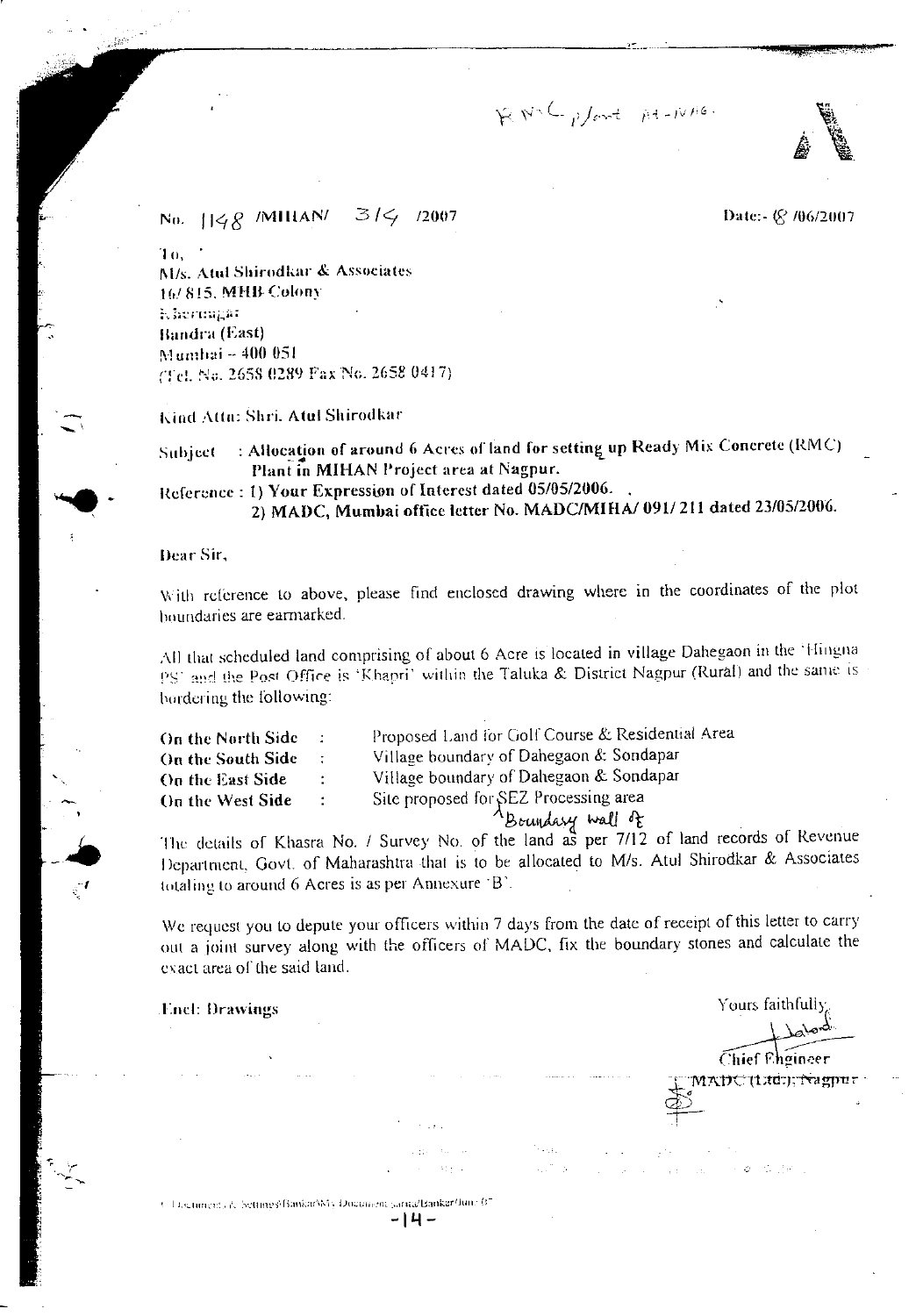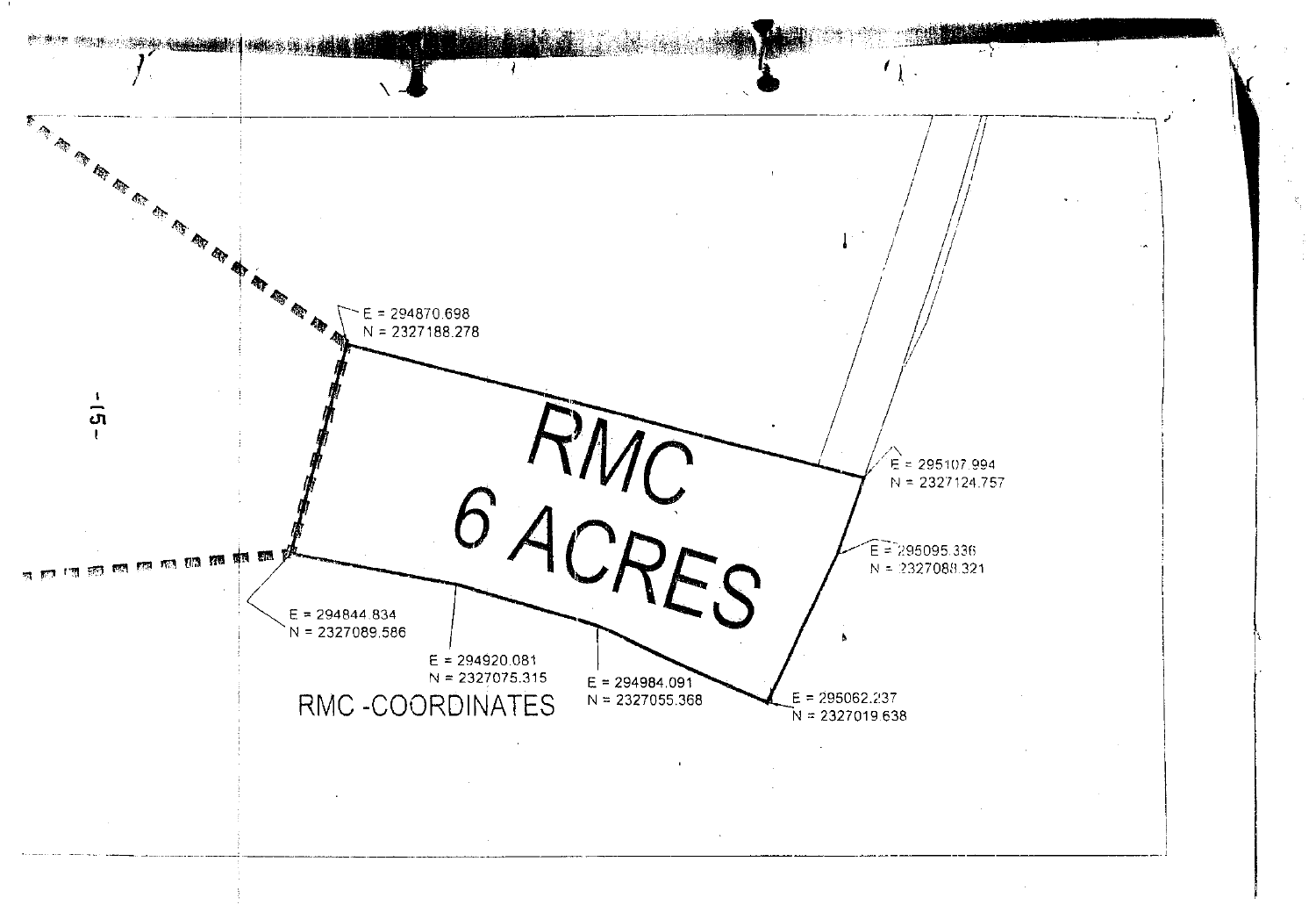

 $n$ nnezure 2 frnrorn "+ .q,;: Annezure 2 C



Mundra Port and Special Economic Zone Ltd. Adani House, Shrimali Society Navrangpura, Ahmedabad 380 OOg Gujarat, India

MPSEZLII/GOV/MOCI/VM/134

May 05, 2008

The Director (SEZ) Department of Commerce Ministry of Commerce and lndustry Government of lndia Udyog Bhavan New Delhi - 110 001

Kind Attn.: Shri Vijay Kumar, IAS

Dear Sir,

#### Sub: Approval for Authorized operation (MPSEZ-Part-II)

Government of India, vide letter dated 18<sup>th</sup> March, 2008 has approved Mundra Port and Special Economic Zone Ltd. (MPSEZL) to develop another multi-product SEZ i.e. MPSEZ (Part-II) over an area of 1074.1755 Hectares. Govt-of india that also issued notification declaring the said area of 1074-1755 Heclares as  $SEZ$  on 2nd May 2008.

The SEZ being in a remote location, provision of social infrastructure is an important element and a pre-requisite for attracting the Entrepreneurs to this location. While we have made arrangement for development of social infrastructure facilities through Co-developers, certain infrastructure elements have to be developed by us so that social infrastructure development is given proper focus as part of over all development of the SEZ.

Accordingly, in terms of Rule 9 and proviso to Rule 11(10) of the SEZ Rules,2006 read with letter no. F21112007-SEZ dated 2616/2007 issued by the Department of Commerce, we request you to approve the following authorized operations (other than default authorized operation) proposed to be carried out by us in the non processing area:

"100 bed hospital with approx. built-up space of 6500 Sq. mtr,"

(

I:2'

As regards the justification for the quantum of above facilities, we have to submit as under:

(i) Mundra is a remote location in scarcely populated Kutch district. Social important pre-requisite for attracting entrepreneurs to set-up their Units, as a substantial number of employees have to be attracted from distant locations from within and outside the State.

\1i., -- Cont.. . .2

Tel: 91-79-2656 5555 Fa). !: -79-255., 550C

heoistered Office: Adani Heuse Shrimali Society, Navrangpura, Ahmedabad 380 009, India<br>56 5555 F-mail:into@mi .<br>\./^\

E-mail:inn@munorasez.con, Website: www.munorasez.con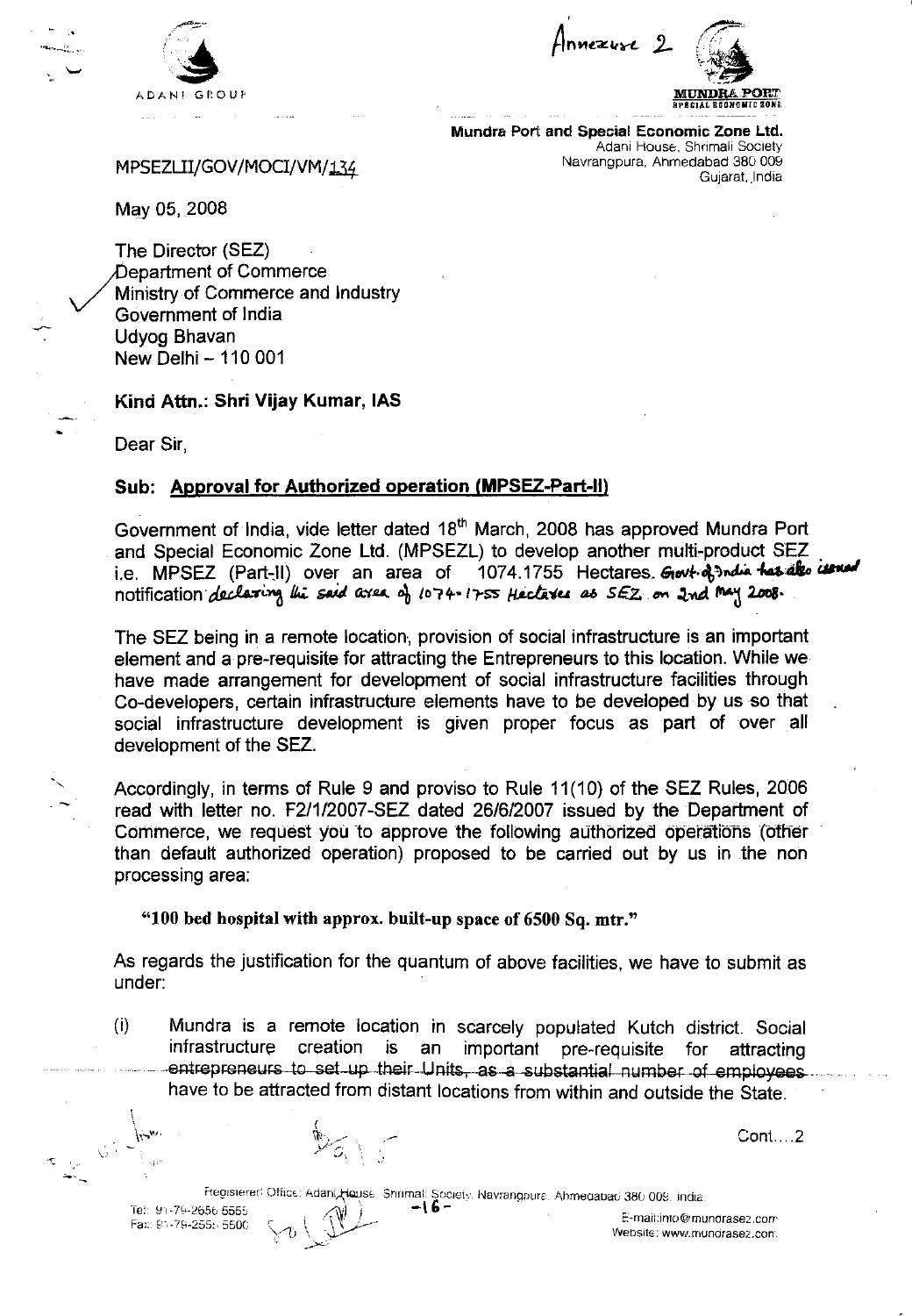



Mundra Port and Special Economic Zone Ltd. Adani House, Shrimali Society Navrangpura, Ahmedabad 380 009 Gujarat, lndia

- (ii) Gandhidham and Bhuj are socially better developed areas in the Kutch region but are at a distance of more than 70-80 K.M. from SEZ area. Even good health care facilities are not available in this region, which is one of the major .concerns raised by the potential Entrepreneurs. Henoe, this social infrastructure element which is to be built at this stage itself and is very much needed to meet the requirements of residents as well as floating population in the SEZ area.
- (iii) We have tied up with Mis. Sterling Hospital of Ahmedabad for operations & maintenance of the hospital and as our commitment we have to provide the built-up space for the hospital.

ln view of the above, we shall be grateful if you consider our request favorably and approve the authorized operations as above.

Thanking you,

Yours faithfully,

ani **Jur** 

(Saurin Shah) Vice President

C.C. to

The Development Commissioner Mundra Port & SEZ, Mundra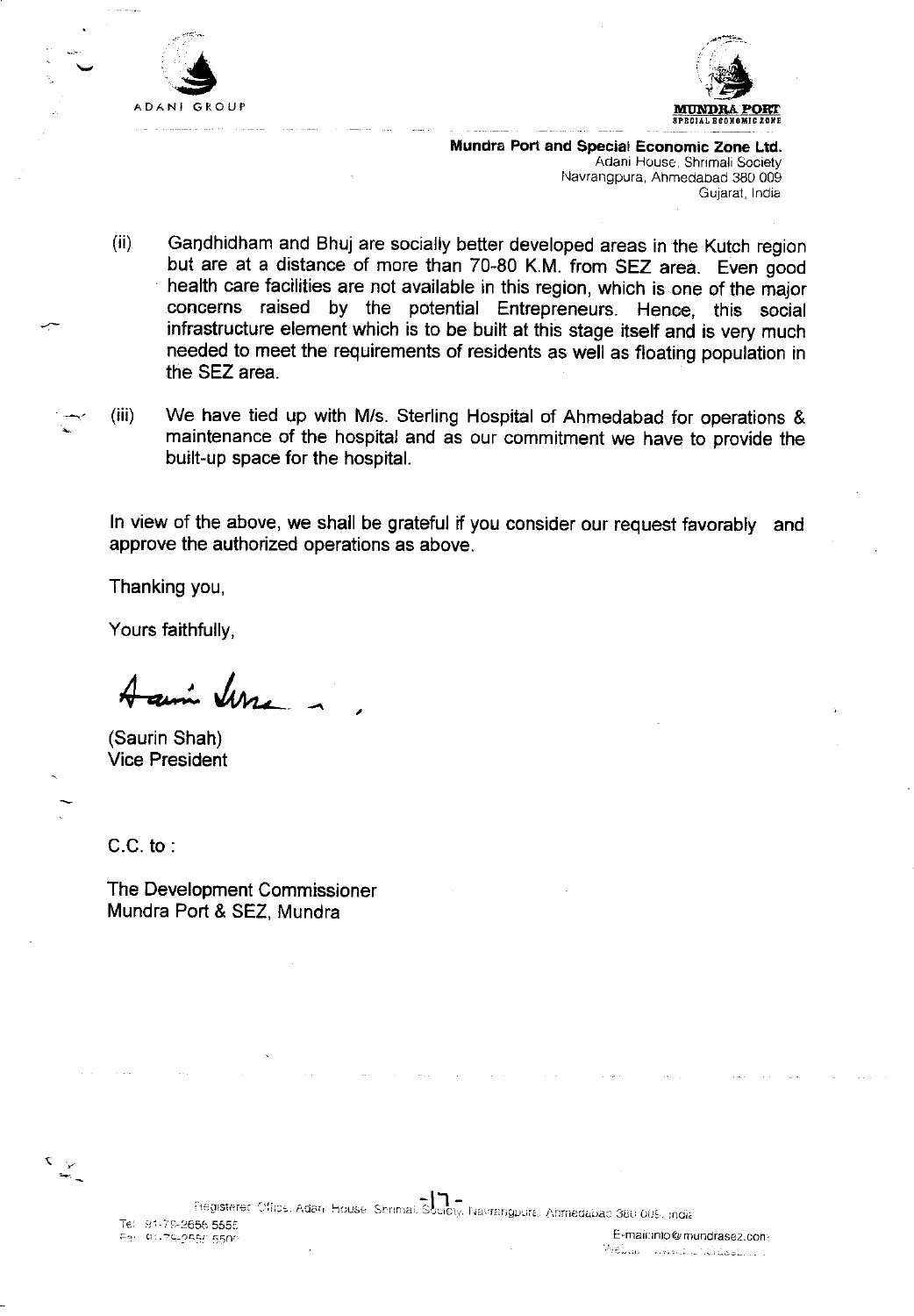OURS SERVICE **Rs. 100** ONE **SPEED C** HUNDRED RUPEES त्यमेल अयते **TINDIA** INDIA NON JUDICIAL **®**्ल¢ के दौ है आन्ध्र प्रदेश ANDHRA PRADESH P 024942  $\mathcal{S}(k)$  and  $0.244.$ Date  $16/4/9$   $28$  ma  $100/7$  $110.52115.116315060$ (S.V.) Lic. No: 89/96, R.No: 15/2000  $1.18.5.$  Raghavaiah  $q_1$ ,  $q_1$ 11. No: 10-5-391/54/8, First Lancor, Hyd. whom haber I fortrastoucture LTD 91yd THIS CO - DEVELOPER AGREEMENT | this 'Agreement' ) is made and executed on this the Third day of May 7 I wo Thousand Fight (03/05/2008) at Hyderabad. BY AND BETWEEN Lahari Infrastructure Limited a company incorporated under the Companies Act, 1956, having its registered office at Plot No 723 / A, Road No 37, Jubilee Hills, Hyderabad - 500 033 represented herein by its Managing Director. Mr. G. Hari Babu, pursuant to resolution dated 27th August, 2007 passed by its Shardholders and a resolution dated 27th August, 2007 passed by its Board of Directors ( heremafter referred to as the " Developer " which expression shall, unless it be repugnant to the meaning or context thereof, be deemed to mean and include its successors, administrators and permitted assigns ) of the ONE PART AND Ariston Properties Private Limited, a company incorporated under the Companies Act, 1956 having its registered office at 514, Dalamal Towers, Nariman Point, Mumbai - 400021. represented herein by its Chairman and Managing Director, Mr. Surendra L. Hiranandani, pursuant to a resolution dated 25th August, 2007 passed by its Board of Den maniash alis FBE oothi  $-18-$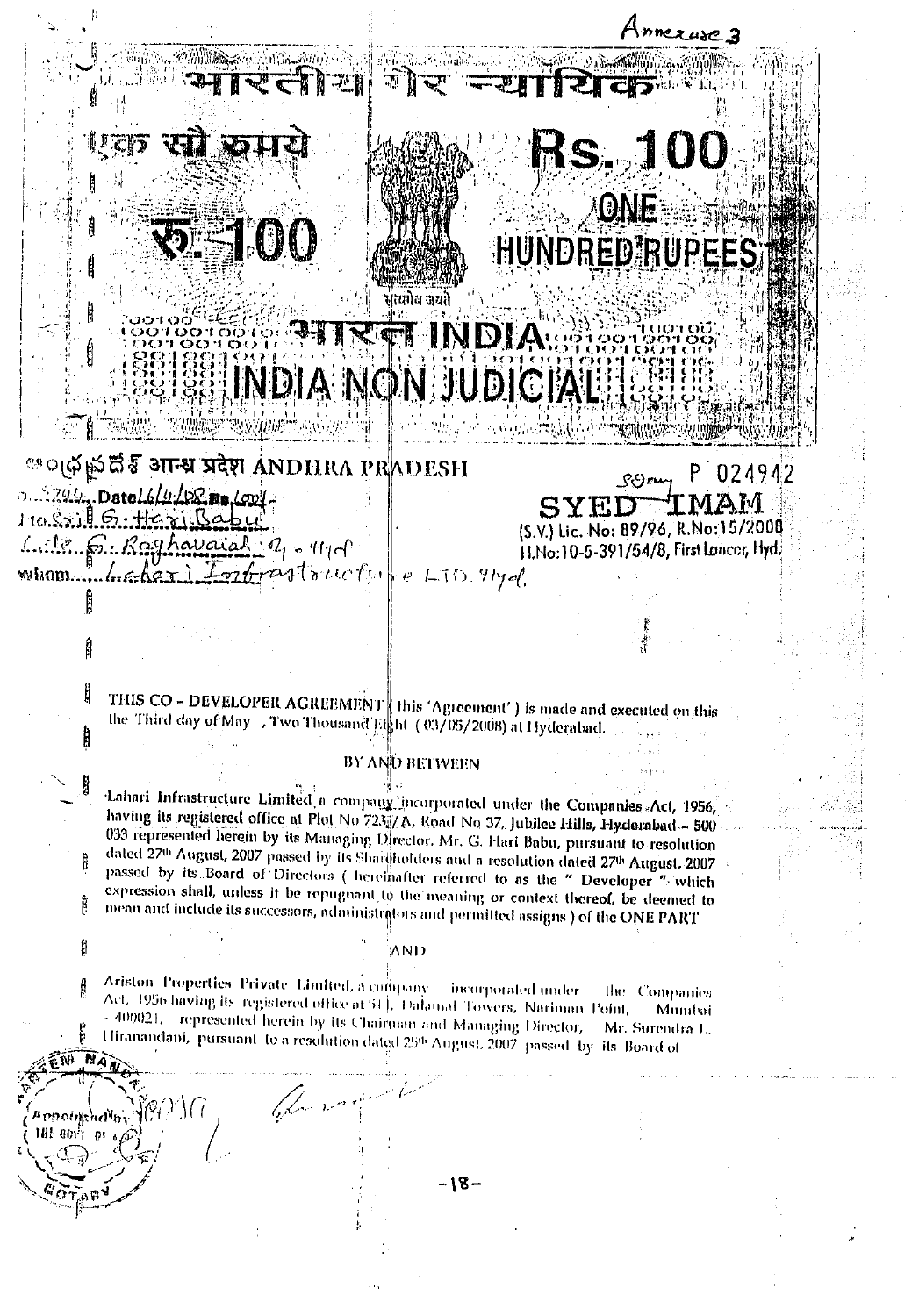Directors (hereinafter referred to as the "Co-Developer" which expression shall, unless it be repugnant to the meaning or context theised, be deemed to mean and include its successors and assigns) of the OTHER PART

(The Developer and Co-Developer are individually referred to as "Party" and jointly referred to as "Partles")

#### **WHEREAS**

 $(\wedge)$  The Developer is the sole and absolute owner of immoveable property being vacant land measuring 100 Hectares (herein after, referred as "Scheduled Property") situated at Kondakal and Bulkapur Village, Shankarpally Mandal, Ranga Reddy District, Andhra Pradesh, and obtained permission from the Board of Approvals, Ministry of Commerce, Government of India to establish a Multiservice Special Economic Zone (SEZ), (herein after referred as "Project") vide Letter No.F.2  $/1453 / 2006 - SEZ$ .

(B) The Co-Developer, through its promoters, affiliates and group companies has experience and expertise in the development, construction, and management of large commercial infrastructure projects, intends to provide infrastructure facilities in the Project and interested to act as a co-developer for the said project.

NOW THEREFORE, THIS AGREEMENT WITNESSES AND IT IS HEREBY AGREED BETWEEN THE PARTIES HERETO AS FOLLOWS:

The Developer authorizes the Co-Developer to provide infrastructure facilities i.e. 1 D design, develop, construct, and carry out all other activities related to the Project on the Schedule Property.

The Co-Developer will desigit, develop and construct the Project. In consideration for  $1.1$ fulfillment of the obligations by the Co-Developer the Developer grants as and by way of a Lease of 30. (Thirty) years the Scheduled Property to the Co-Developer on lease. The Lessee shall have the sole right and option to renew the lease for further period/s. As consideration for the Leased Property, the Co-Developer hereby agrees to hand over 30% built up area of the total built up area of the Project to Feweloper. The consideration of 30% built area has been agreed upon on the basis of market yahue of the land corresponding to the 70% built up area and cost of designing, development construction and other related expenses to be incurred by Co-developer towards the 30 abilities area of the Project.

2.0 DEVELOPMENT COMMITTEE FOR COMMON FACILITIES:

The parties acknowledge and agree that the common facilities are critical for the operations and activities to be carried on by the unit juddens within the Project.

a) The common facilities shall include:

i) boundary walls and fencing around the whole of the SEZ;

entry gate(s) for customs purposes, gustoms house or common office building for the

**NAX** kompinte **IEL ecu**  $\mathbb{R}^3$ - 19-

 $\overline{\mathbf{2}}$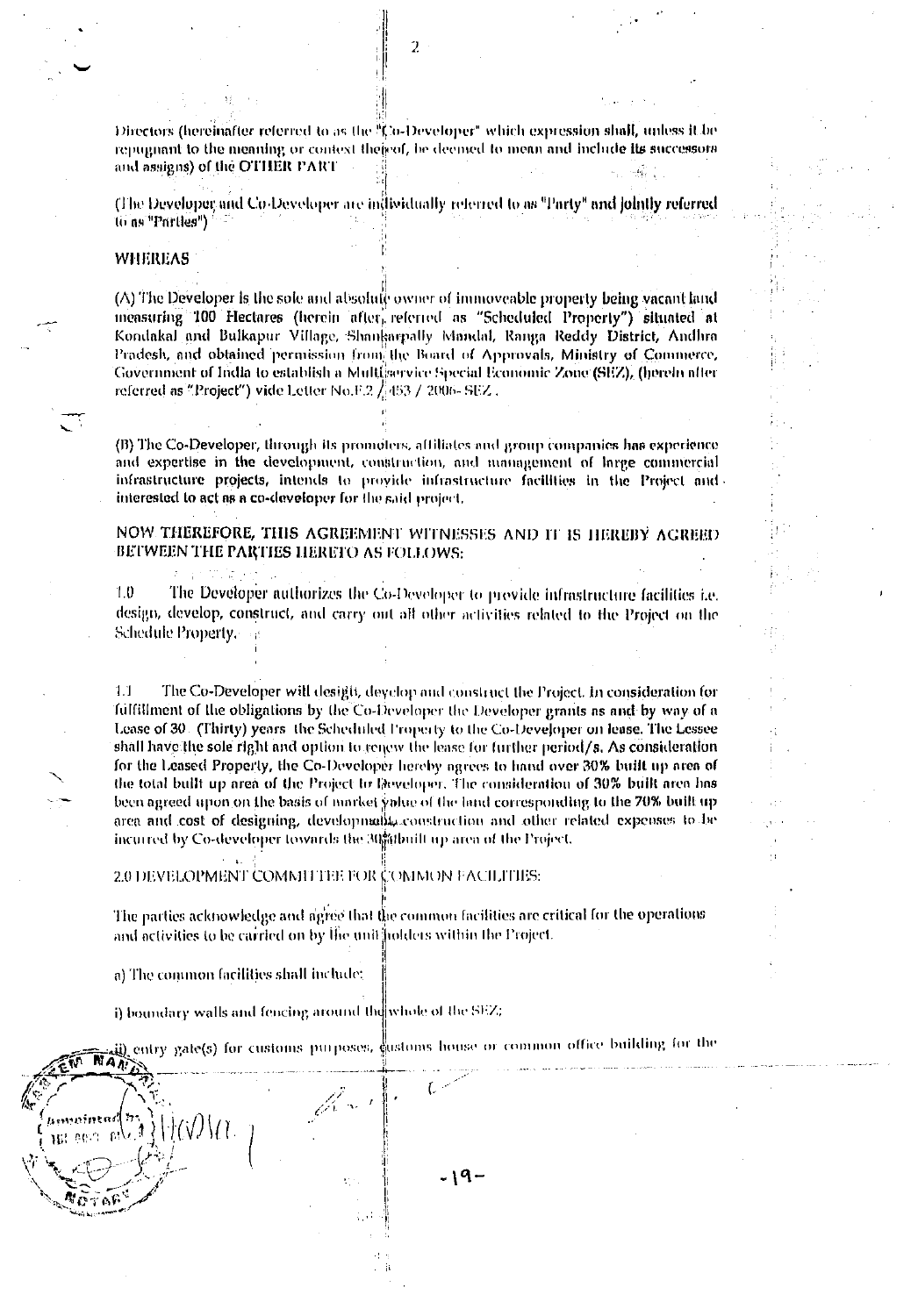customs operations near the main gate of the SEZ and any other facilities and infrastructure required for customs purposes;

iii) main access road and common entry road to adequately cater to the human and vehicular traffic into and out of the SEZ starting from the main gate, and for providing access to the Project, arterial roads, lanes and all other common facilities;

iv) street lighting, signage, directions and atreet markings of road in the common area;

v) access to and supply of water to all units in the SEZ;

vi) sewerage lines and related facilities to collect only treated effinents, domestic sewage and rainwater:

vii) sanitation, cleaning, sweeping, garbage disposal and housekeeping services in respect of all other common facilities;

viii) public safety and security of the entire SEZ, the common facilities and the commonareas within the SEZ;

ix) any other common infrastructure or facility as may be requested by the units and agreed by the Developer and Co-Developer or as agreed upon by the units on payment basis;

x) maintenance and operations of the common facilities;

xl) Provision of open space reservation area and green belt area;

xii) Provision of infrastructure for supply of electricity and power to common area for functions such as street lighting, customs office, etc.

The Development Committee shall carry out annual maintenance work as well as routine maintenance work that have to be carried out for the upkeep of the Project and authorise Developer / Co-Developer to make necessary prrangements for the execution of the maintenance works on a continuous basis. The maintenance expenditure along with the administrative charges incurred by the Developer / Co-Developer shall be recovered from all the allottees/lessees of the SEZ area (excluding Developer / Co-Developer) in proportion to the area occupied by the respective alotters/lessees.

#### 3.0 SECURITY DEPOSIT

The Co-Developer shall pay and deposit with the Developer a sum of Rs. 10,00,00,000/-(Rupees Ten Crores Only) as and by way of interest free refundable security deposit.

THE GOVT OF  $\mathbf{r}$  $-20-$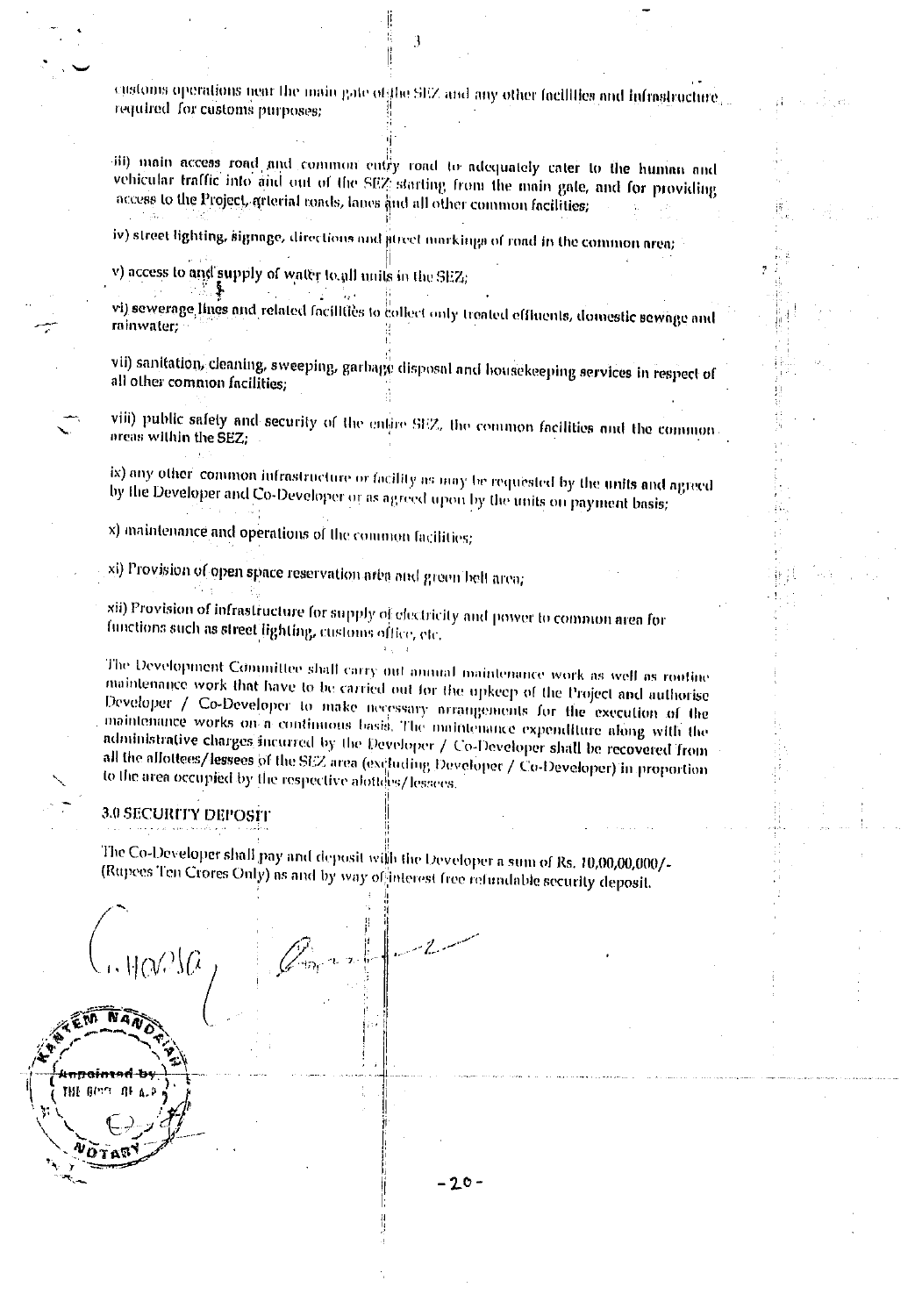4.0 Notice

All notices, requisitions to be sent by the Developer to the Co-Developer or vice versa shall be deemed to have been validly sent if the same are sent to the addresses mentioned against their names herein above by registered post acknowledgement due.

5.0 The Parties to this Agreement agree and undertake to each other to act in a bonafide and reasonable manner in the exercise of their respective rights under the terms of this Agreement.

 $6.0$ **SCHEDULE ABOVE REFERRED T** 

All that piece and parcel of immoveable property being land measuring 100 Hectares situated at Kondakal and Bulkapur Village, Shankarpally Mandal, Ranga Reddy Diatrict, Andlira Pradesh and bounded on the:

North by: Developer's Land

.š

South by: Railway Line

Fast by: Survey Nos. 427,429,430 and 480

Neighbours land belonging to MAK Projects West by:

IN WITNESS WHEREOF, the parties hereto have set their respective hands to these presents on the day, month and year first above written in the presence of the following witnesses:

for Lahari Infrastucture Ltd.  $\mathcal{H}(N)$ G. Hari Babu Managing Director

For Ariston Properties Pvt.Ltd.

Surendra L. Hirananadani **Chairman and Managing Director** 

In the presence of

Srlniva  $\mathfrak{a}$ <sub>;</sub>3 ≥31 /#/1| OT  $\mathbb{R}^{C}$ eccles  $\mathbb{R}^{D}$ Svlkylstinin n m  $\mathbf{b}$  $s \sim$   $f$  $f$  $A$  $s$  $N$  $N$  $N$ kohil T Clas

NOTARY **EANTEM NANDAIAE B-Sc LIR** 

MOVOCATE 1.4-972 12 an Cobailte Falkin Golconson of Roads, rivd-48  $-21-$ 

Entered in the Register SR. No.  $\frac{1}{5}$  (2008)<br>  $DI - S - S - 2008$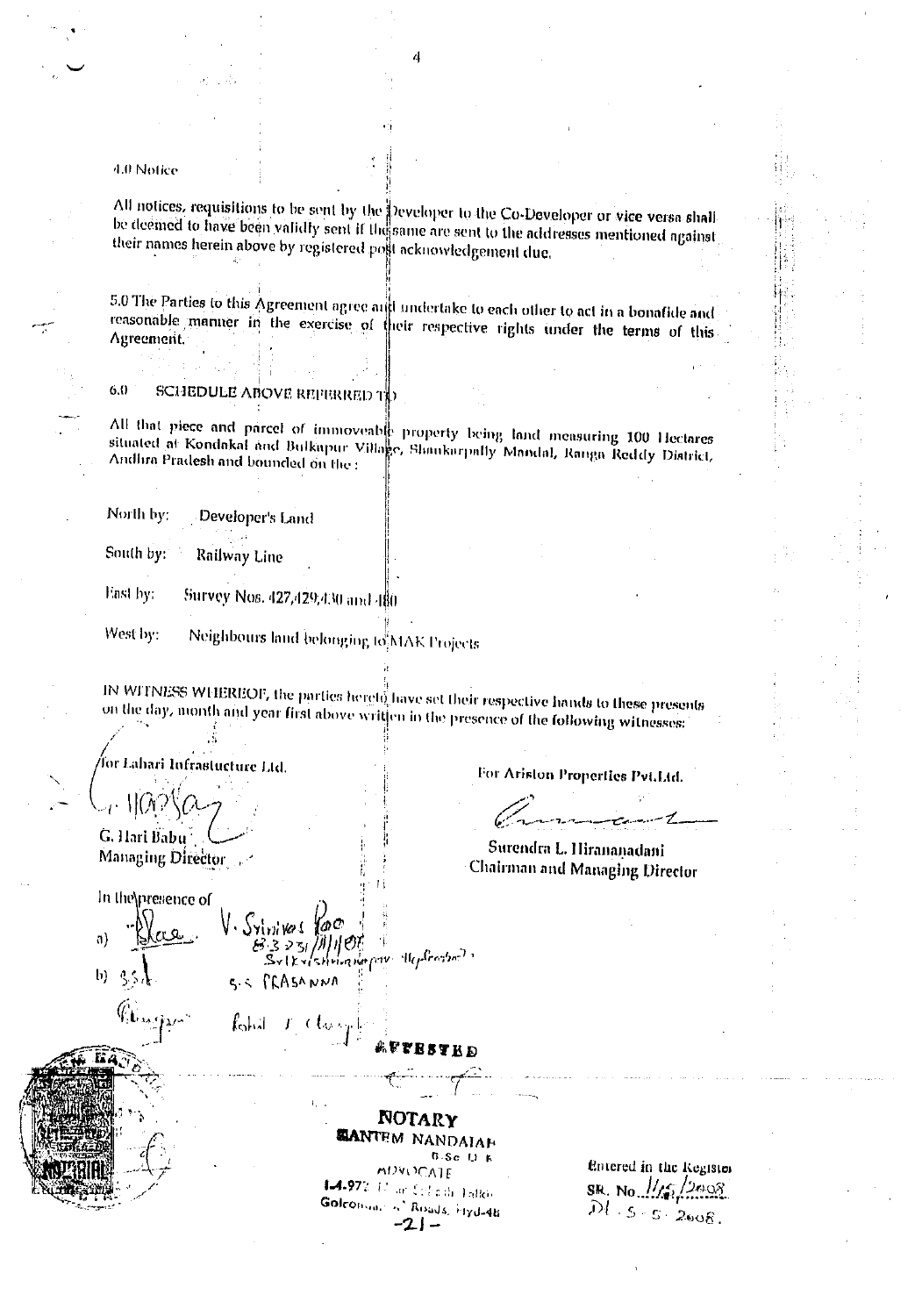#### **AGENDA FOR BOARD OF APPROVAL**

Annexuse 4

#### Sub: Proposal of Dr. Vikram I.Shah for setting up a unit in Surat Special Economic Zone, Sachin for providing services in Medical field – reg.

and the state of the state of the state of the state of the state of the state of the state of the state of the state of the state of the state of the state of the state of the state of the state of the state of the state

 $\blacksquare$  I.

Dr. Vikaram I.Shah, Ahmedabad has submitted a proposal for setting up a Proprietorship firm in Surat Special Economic Zone, Sachin, Surat for providing services abroad. The applicant is a practicing Orthopaedic Surgeon at Shalby Orthopaedic Hospital at Ahmedabad. His proposal is for providing the following services abroad:

- Professional Services agreement for Company sponsored speaker programs and surgical training with Johnson & Johnson Pte. Ltd., Singapore
	- 1. Company sponsored speaker programs Dr. Vikram Shah shall represent scientific, clinical related professional information by speaking at locations abroad which will be suggested by Johnson & Johnson at company sponsored seminars and meetings as requested by the company. For these professional fees in foreign exchange will be paid by Johnson & Johnson to Dr. Vikram Shah.
	- 2. Surgical Training Dr. Vikram Shah shall provide on site surgical training at any location across the world through observation of surgical procedures or off site surgical training at SEZ Sachin to various visiting surgeons and visiting company representatives from outside India. For this a compact training center with most modern facility will be developed at Sachin SEZ. For this professional fees in foreign exchange will be paid by Johnson & Johnson.
- II. Professional services as a Surgical Product Developer with Zimmer GmbH, Switzerland  $\sim$   $\sigma_{\rm c}$

Dr. Vikram Shah proposes to develop surgical products, refine surgical products, develop marketing strategy and approval of surgical products for which Zimmer will pay Dr. Vikram Shah fees in foreign exchange.

The summary of the proposal is as under:

| 1. Capital goods (indigenous)              | $-$ Rs.10 lakhs $\sim$   |
|--------------------------------------------|--------------------------|
| 2. Raw materials                           | - Nil                    |
| 3. Projected exports for the 5 year period | - Rs.1809 lakhs          |
| 4. Net Foreign Exchange Earnings           | $-$ Rs.1809 lakhs (100%) |

No foreign exchange outgo is proposed by way of import, foreign travel, etc.

Section 2(z) of SEZ Act describe "services" as tradable services which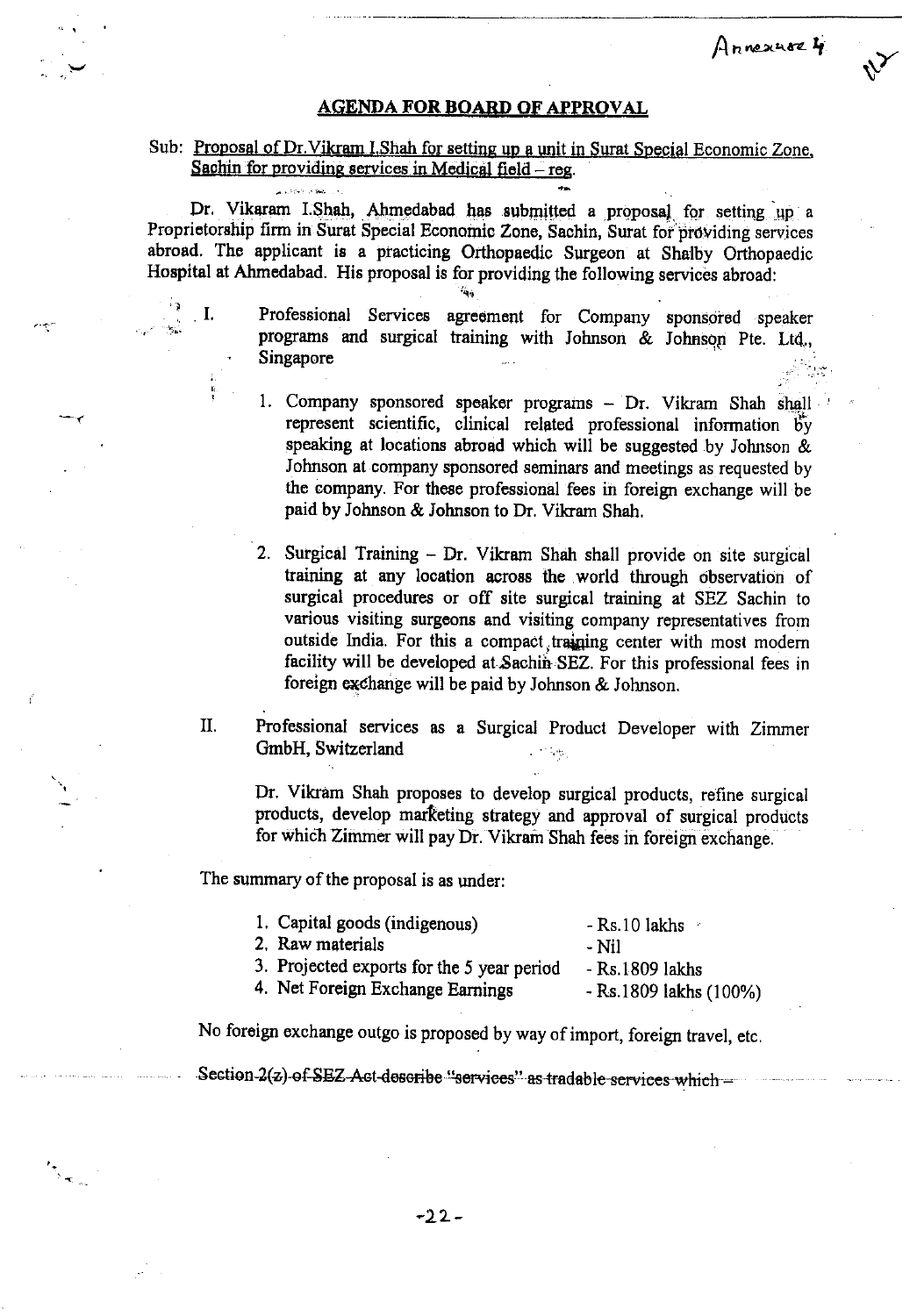- are covered under GATS annexed as IB to the Agreement establishing  $(i)$ the World Trade Organization concluded at Marrakes on 15-04-1994.  $(ii)$ 
	- may be prescribed by the Central Government for the purpose of SEZ Act. and
- $(iii)$ earn foreign exchange.

The General Agreement of Trade and Services annexed as IB to the Agreement establishing the World Trade Organization concluded at Marrakes on 15-04-1994 defines the trade and services as the supply of service -

- (a) from the territory of one Member into the territory of any other Member.
- (b) in the territory of one Member to the service consumer of any other Member.
- (c) by a service supplier of one Member, through commercial presence in the territory of any other Member.
- (d) by a service supplier of one Member, through presence of natural persons of a Member in the territory of any other Member.

As per the GATS definition the activities proposed are permissible in SEZ.

Since the proposal is a unique one, the same is placed before Board for guidance whether the proposal can be considered as Services. Also, Board may advice the terms and conditions to be stipulated in case the proposal is considered by Board.